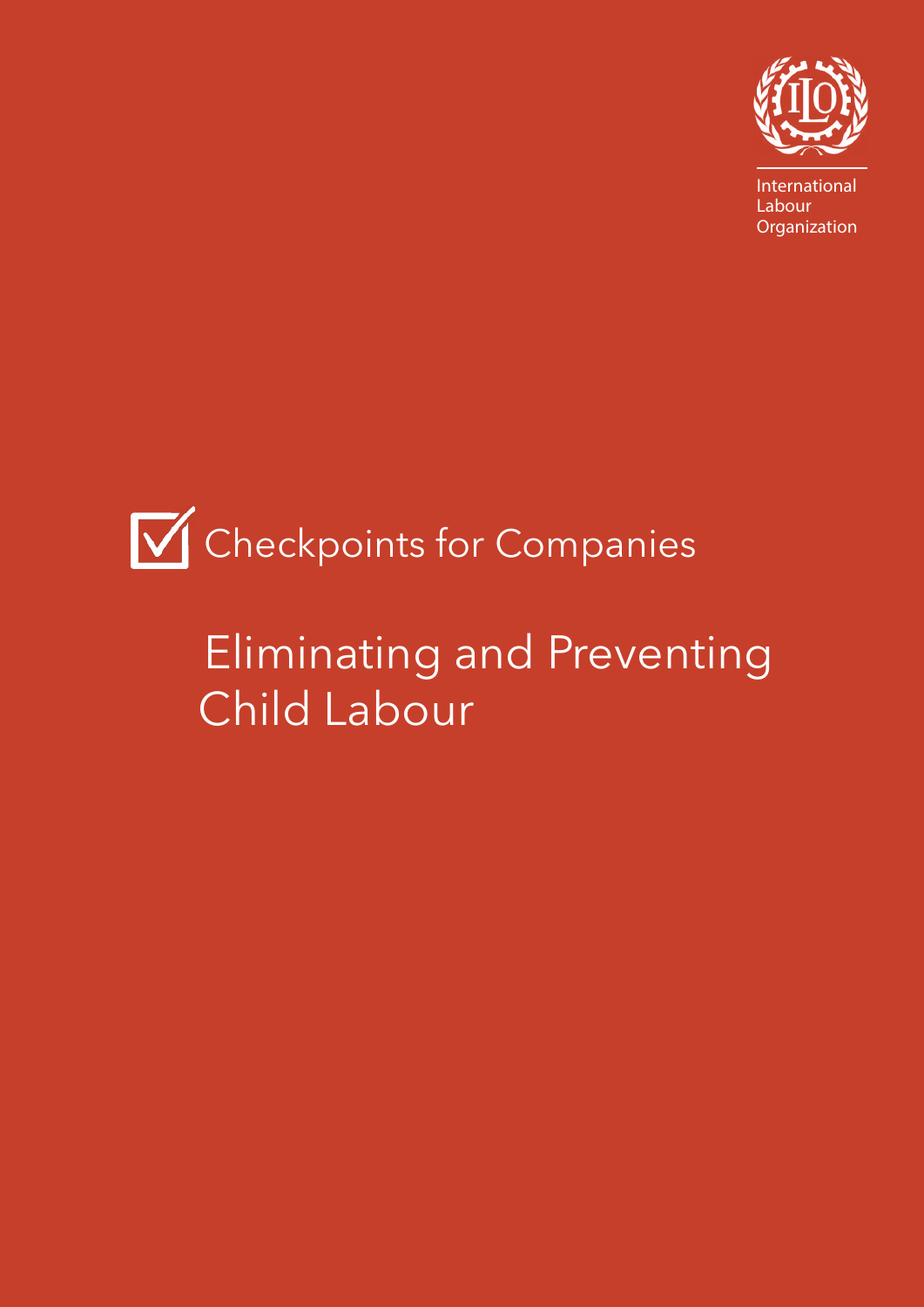The designations employed in ILO publications, which are in conformity with United Nations practice, and the presentation of material therein do not imply the expression of any opinion whatsoever on the part of the International Labour Office concerning the legal status of any country, area or territory or of its authorities, or concerning the delimitation of its frontiers.

The responsibility for opinions expressed in signed articles, studies and other contributions rests solely with their authors, and publication does not constitute an endorsement by the International Labour Office of the opinions expressed in them.

Reference to names of firms and commercial products and processes does not imply their endorsement by the International Labour Office, and any failure to mention a particular firm, commercial product or process is not a sign of disapproval.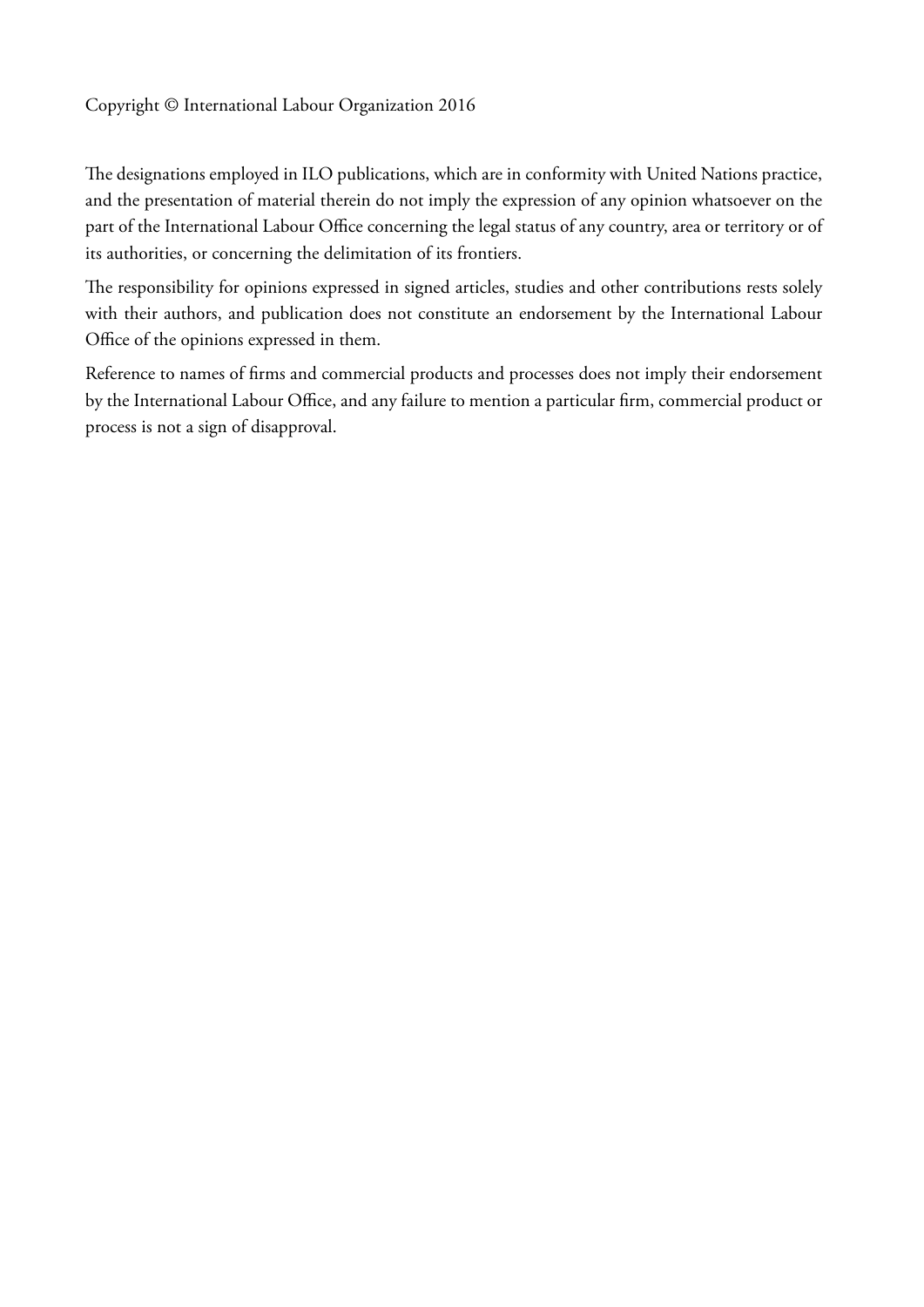### **About**

This is the complete text of the mobile app *Checkpoints for Companies – Eliminating and Preventing Child Labour*, available for download from the Apple Store and from the Google Play Store.

This Checkpoints app allows you to create interactive checklists to help you eliminate child labour in your company. There are 18 checkpoints in total, divided into six different categories. Each checkpoint provides best practice recommendations for taking action. This document aims to ensure that the content of the app is available to all users, including those who do not own smartphones or tablets.

*Checkpoints for Companies – Eliminating and Preventing Child Labour* was created by the [International](International Labour Organization) [Labour Organization](International Labour Organization), a specialized agency of the United Nations. Its main aims are to promote rights at work, encourage decent employment opportunities, enhance social protection and strengthen dialogue on work-related issues.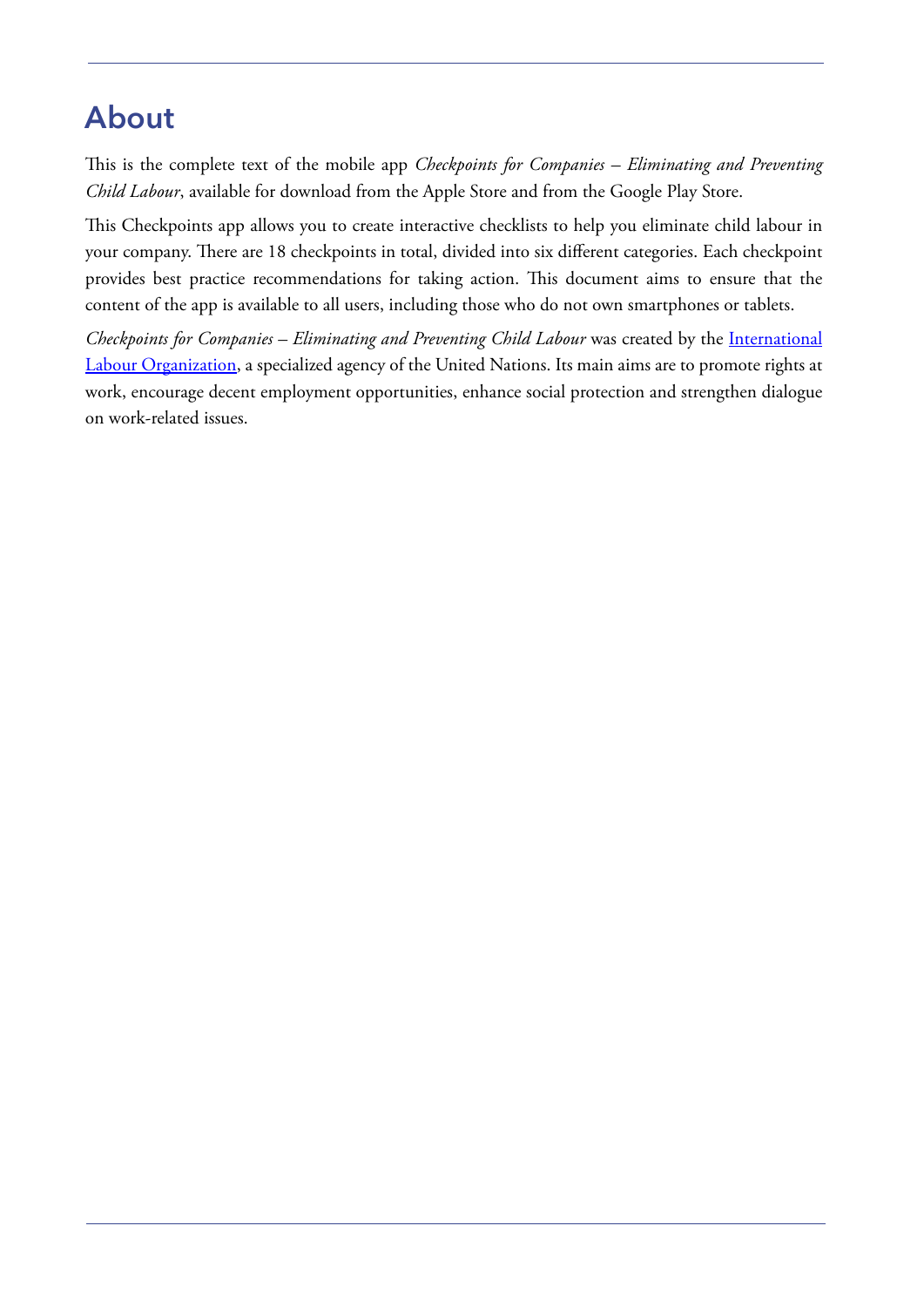## **Contents**

| Concepts and definitions                                 | 1              |
|----------------------------------------------------------|----------------|
| Analysis of the situation                                | 4              |
| 1. Review national laws regarding child labour           | 4              |
| 2. Refer to your buyers' requirements                    | 5              |
| 3. Check the age of your employees                       | 6              |
| 4. Identify hazardous work                               | $\overline{7}$ |
| 5. Carry out workplace risk assessment                   | 9              |
| Immediate actions                                        | 11             |
| 6. Stop hiring children below the minimum age            | 11             |
| 7. Remove children from hazardous work                   | 12             |
| 8. Reduce the hours for children under the minimum age   | 14             |
| Strategic actions                                        | 15             |
| 9. Apply a safety and health management system           | 15             |
| 10. Use collective bargaining agreements                 | 17             |
| 11. Use the link between labour inspection and workplace |                |
| Occupational Safety and Health Committee                 | 18             |
| 12. Compose a code of labour practice                    | 19             |
| Support of child household and welfare                   | 20             |
| 13. Provide support to children found in child labour    | 20             |
| 14. Support education                                    | 22             |
| Elimination of the need for child labour                 | 24             |
| 15. Adapt your business to a child labour-free reality   | 24             |
| 16. Let your suppliers know your requirements            | 25             |
| 17. Ensure your new suppliers do not use child labour    | 26             |
| Monitoring                                               | 28             |
| 18. Establish one or more monitoring systems             | 28             |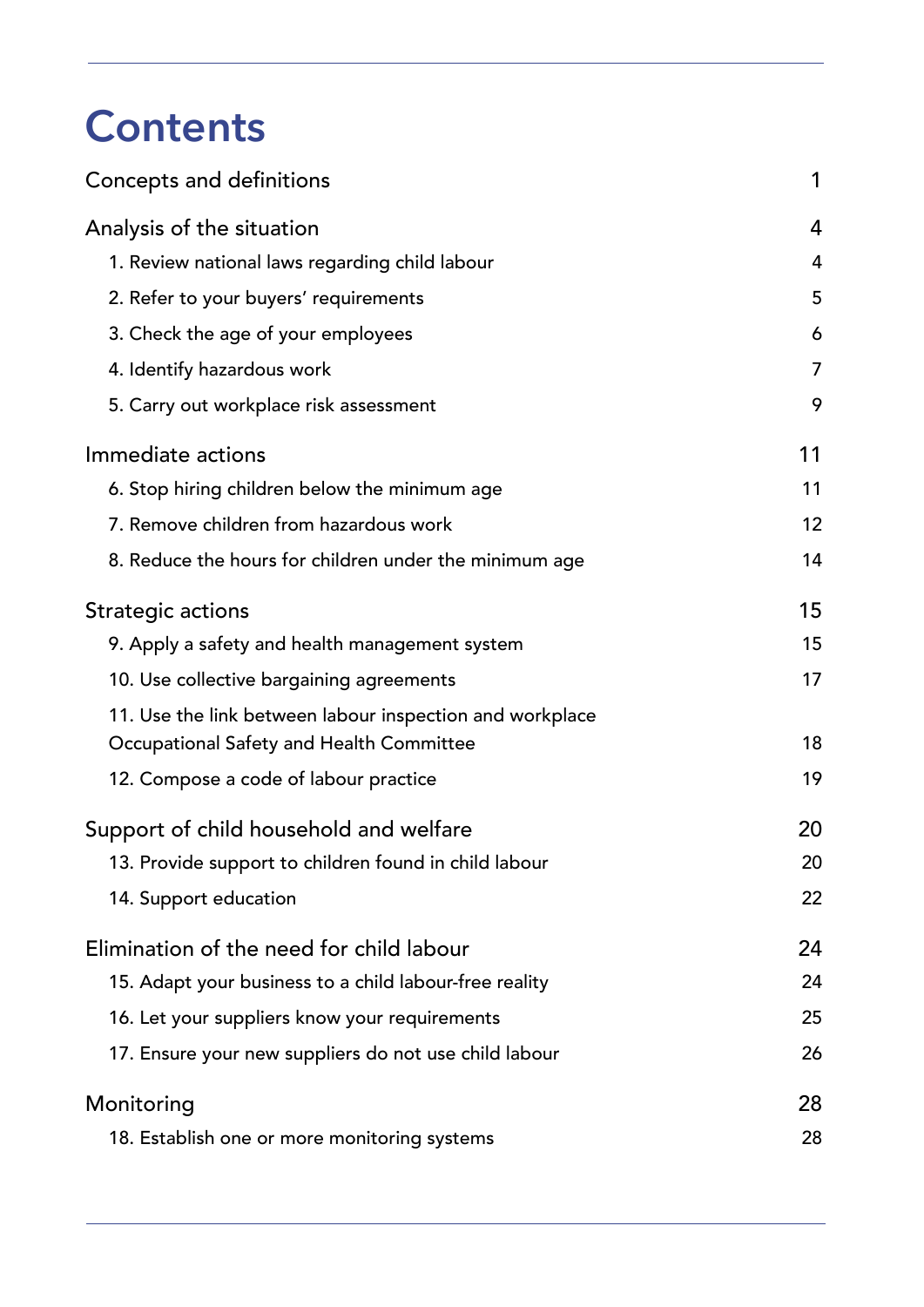## <span id="page-4-0"></span>**Concepts and definitions**

## **Child**

Anyone under the age of 18 is considered a child, according to the United Nations.

## **Child labour**

Child labour is work that children should not be doing because they are too young, or if they are old enough to work, because it is dangerous or unsuitable for them. Whether or not work performed by children is defined as child labour depends on the child's age, the hours and type of work and the conditions in which the work is performed.

### **Decent work**

Decent work sums up the aspirations of people in their working lives. It involves opportunities for work that is productive and delivers a fair income, security in the workplace and social protection for families, better prospects for personal development and social integration, freedom for people to express their concerns, organize and participate in the decisions that affect their lives and equality of opportunity and treatment for all women and men.

### **ILO Convention**

An ILO Convention is an international agreement on an important labour-related issue that has been reached by governments, workers and employers meeting at the annual International Labour Conference of the ILO. After the adoption of a Convention at the Conference, each country is then asked to ratify the Convention through its legislature (parliament, congress, etc.). Ratification may involve the inclusion of provisions specific to the circumstances of the country. Once ratified, the country is bound to carry out the provisions of the Convention (as ratified). The ILO reviews the implementation of Conventions and holds countries accountable.

### **Hazard/risk**

A hazard is anything that has the potential to cause harm. Risk is the chance or probability that a hazard will actually result in injury or illness along with an indication of how serious the harm could be.

Therefore, risk = severity of harm x probability of harm.

Even if workers are exposed to the same hazard, risks may be greater for young workers than for adult workers because of high severity (e.g. immaturity of immune system) and high probability (e.g. lack of experience).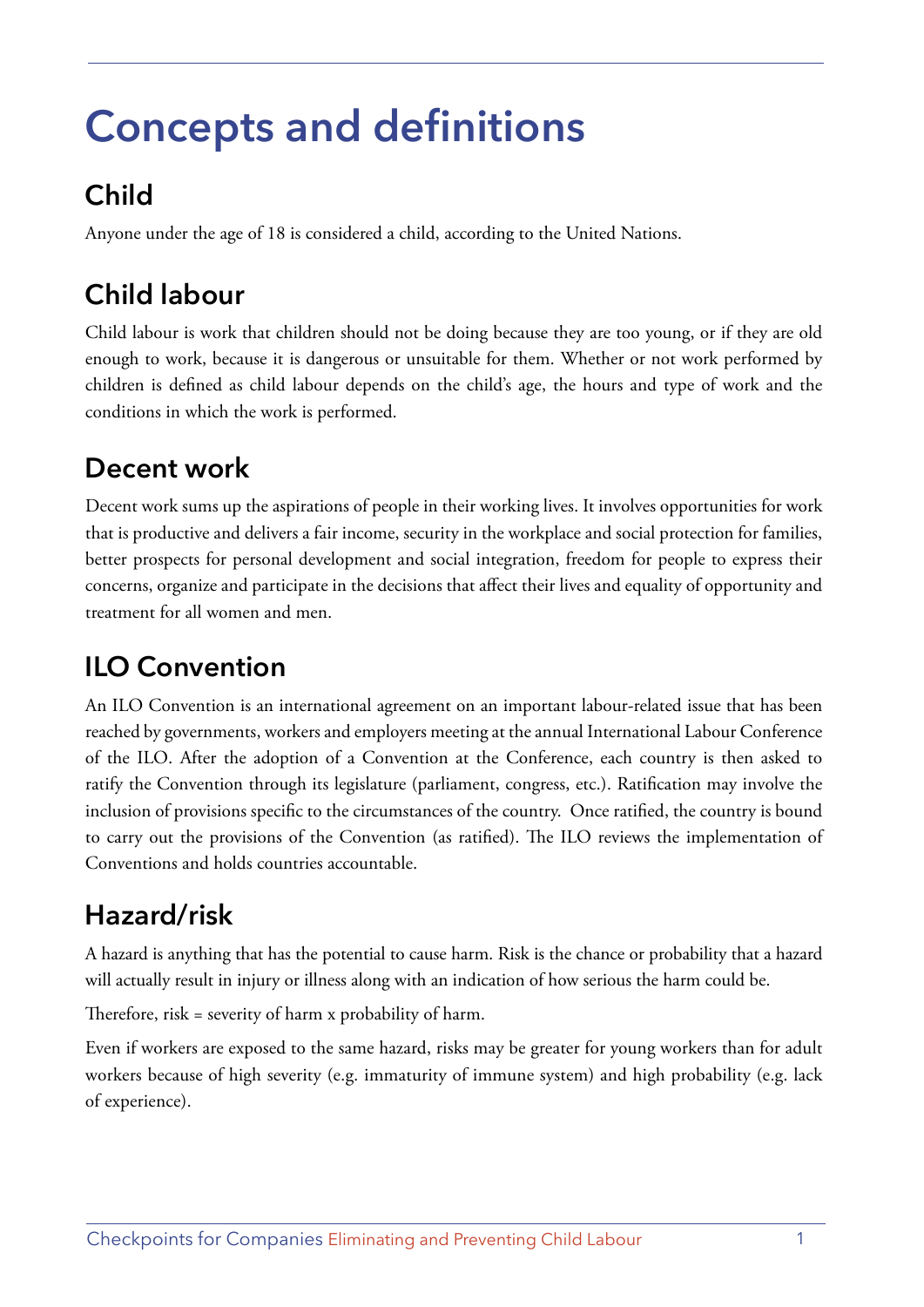### **Hazardous work**

Hazardous child labour is work in dangerous or unhealthy conditions that could result in a child being killed or injured/harmed (often permanently) and/or made ill (often permanently) as a consequence of poor safety and health standards and working arrangements.

## **Light work**

Light work may be permitted for those between the ages of 13 and 15 (or 12 and 14 in developing countries). The Convention No.138 on Minimum Age for Work defines light work for these children as that which is:

- a) unlikely to be harmful to their health or development
- b) not such ndentas to prejudice their attendance at school, their participation in vocational orientation or training programmes approved by the competent authority, or their capacity to benefit from the instruction received.

### **Microfinance**

Microfinance refers to financial services offered to low-income individuals who, otherwise, would be excluded from market transactions. Financial services that the working poor need and demand include different types of credit, savings, guarantees, insurance, transfer payments, remittances and other transactions; these services must have a sustainable basis.

### **Minimum age for work**

There isn't just one minimum age for work; in general, it should not be less than 15 years, with light work permitted from the age of 13. In countries with insufficiently developed economies and education systems, those ages may be provisionally set at 14 and 12 respectively. But there is no age distinction when it comes to the Worst Forms of Child Labour. No child under 18 should be engaged in a Worst Form of Child Labour: hazardous work; forced labour; commercial sexual exploitation; or criminal activities. It is important that the minimum school-leaving age and the minimum age for full-time work are the same.

### **Social auditing**

A social audit is undertaken by a company to evaluate the working conditions existing in a facility or supply chain. Unlike monitoring, it lasts anywhere from a few hours to a few days. The performance of a social audit tends to involve three related processes: the document review, the site inspection and interviews with workers, management and third-party stakeholders. An auditor or team of auditors generally conducts the document review, site inspection and interviews. Social auditing does not involve continuous monitoring, although follow-up procedures are not uncommon.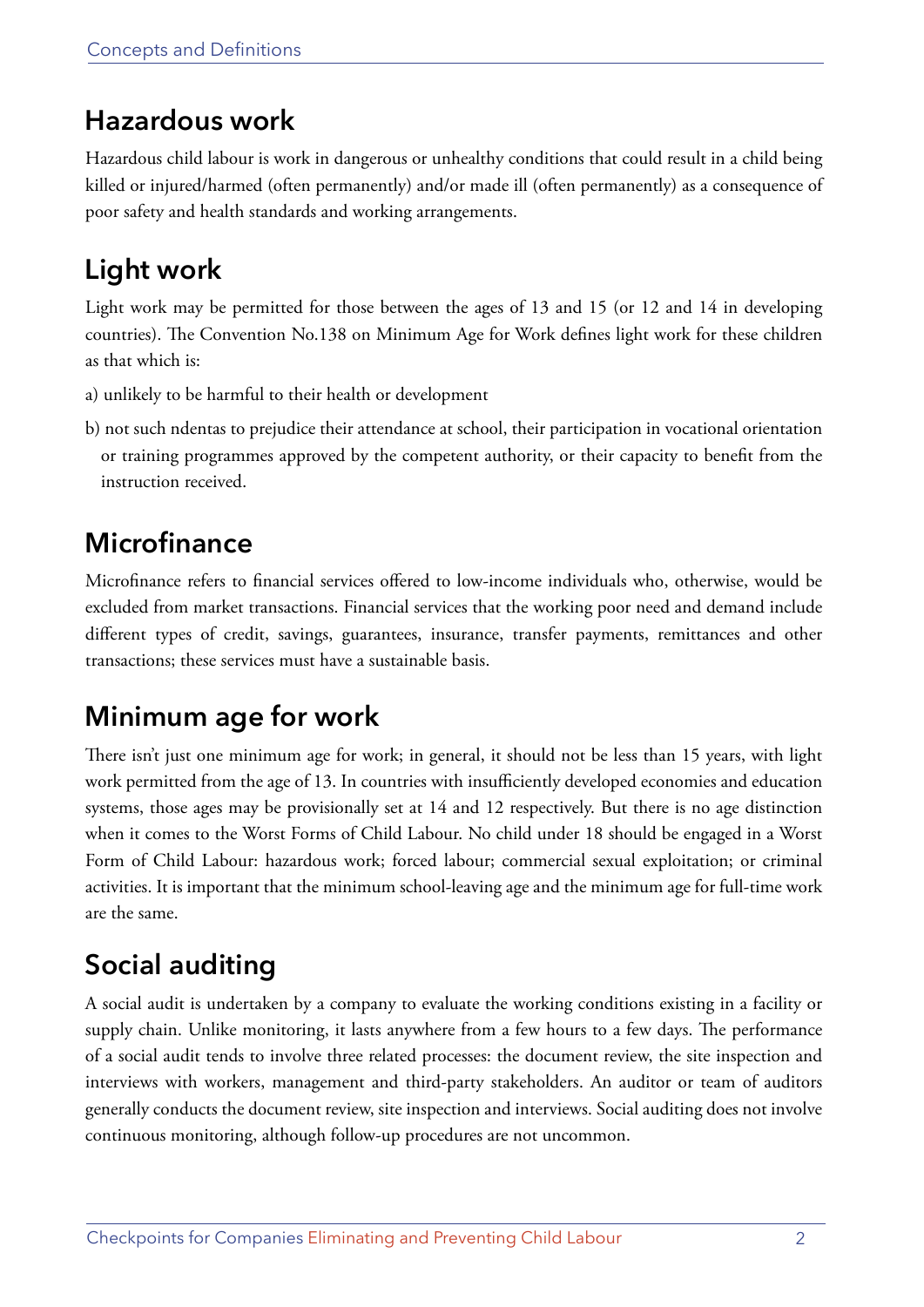### **Technical and Vocational Education and Training (TVET)**

Technical and vocational education and training (TVET) helps learners to acquire skills, knowledge and attitudes needed to enter the world of work.

A quality TVET programme plays an essential role in promoting a country's economic growth and contributing to poverty reduction as well as ensuring the social and economic inclusion of marginalized communities.

### **Worst Forms of Child Labour**

The term "Worst Forms of Child Labour" comprises:

- All forms of slavery or practices similar to slavery, such as the sale and trafficking of children, debt bondage and serfdom and forced or compulsory labour, including recruitment of children for use in armed conflict.
- The use, procurement or offering of a child for prostitution, for the production of pornography or for pornographic performances.
- The use, procurement or offering of a child for unlawful activities, in particular for the production and trafficking of drugs as defined in the relevant international treaties.
- Work which, by its nature or the environment where it takes place, is likely to harm the health, safety or morals of children (referred to as hazardous child labour).

### **Youth employment**

Not all work done by children under the age of 18 is classified as child labour. Participation in decent work which does not affect their health, personal development or education can be a very positive experience for children or adolescents who have reached the required age. Indeed, millions of young workers around the world between the ages of 14 and 18 are desperate to find decent youth employment.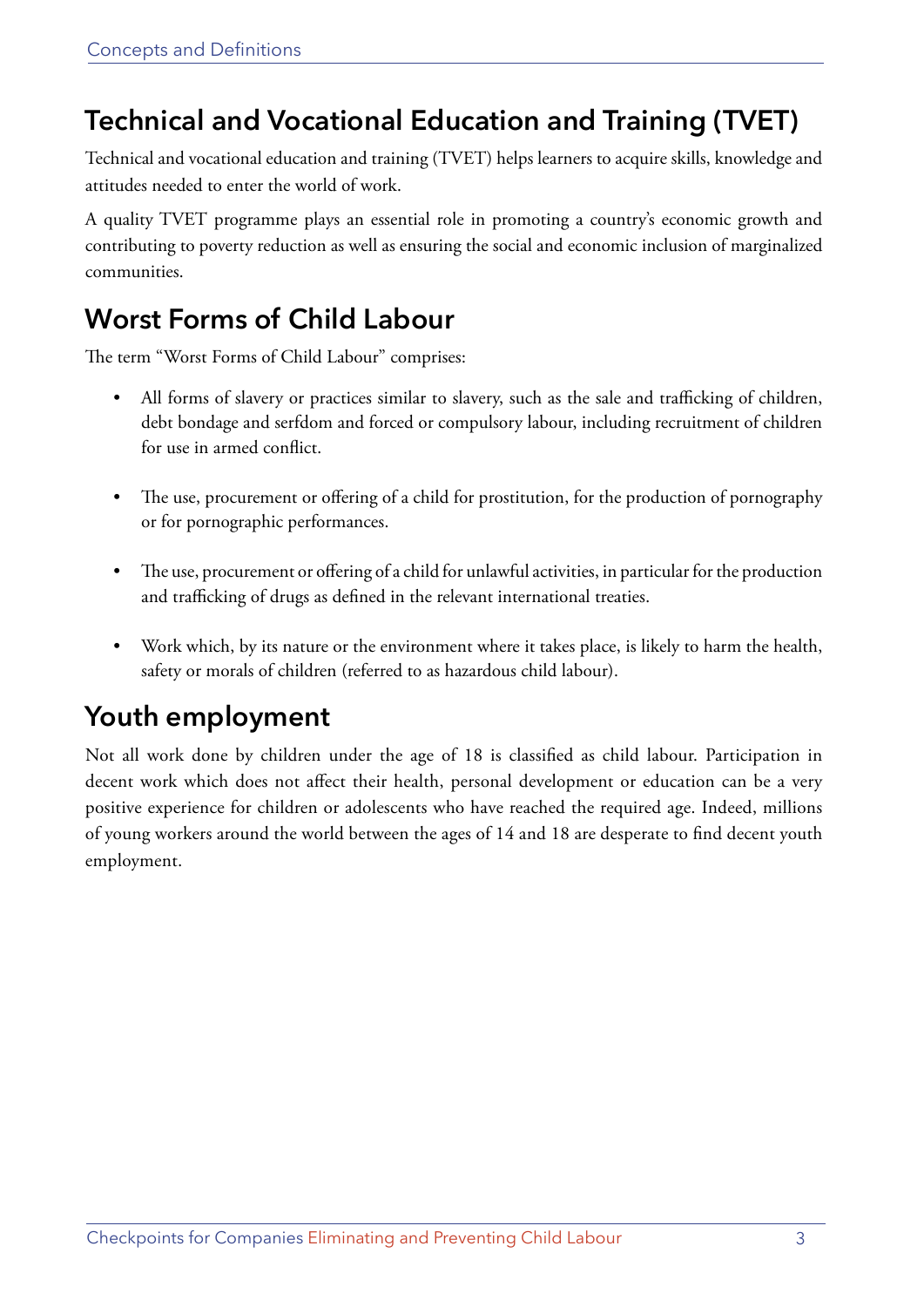## <span id="page-7-0"></span>**Analysis of the situation**

## **1. Review national laws regarding child labour**

### **Why**

It is essential to know how your national law defines child labour. An employer needs to understand the content of the national Labour Code and other laws that relate to child labour. It is against the law for a company to break the rules concerning minimum age and hazardous work.

The international definitions of child labour define the minimum age for different types of work, the worst forms of labour for those under the age of 18 and the criteria for light work. These definitions are set out in two International Labour Organization (ILO) Conventions on child labour: [Convention](http://blue.lim.ilo.org/cariblex/pdfs/ILO_Convention_138.pdf) [No. 138](http://blue.lim.ilo.org/cariblex/pdfs/ILO_Convention_138.pdf) on Minimum Age for Work and [Convention No.182](http://www.ilo.org/wcmsp5/groups/public/---ed_norm/---declaration/documents/publication/wcms_decl_fs_46_en.pdf) on the Worst Forms of Child Labour.

### **How**

- 1. Obtain information from the website of the Ministry of Labour on the national law regulating employment of children, more specifically:
	- provisions regarding the minimum age for employment that will enable you to meet legal requirements;
	- a hazardous child labour list that will enable you to revise the tasks for children above the minimum working age and reassign them to work in safe, non-hazardous conditions while securing their access to appropriate education or training.
- 2. Obtain information on national policies and programmes about child labour. You can get this information from the Ministry of Labour and also from local government authorities.
- 3. Consult your national employers' organization or your Trade Association office for information about specific buyers' requirements regarding child labour.
- 4. Obtain information from ILO experts on child labour at your country's ILO office or on the ILO's website.

### **More**

Ensure that all workers in your business know how child labour is defined: in international standards, in the law of the country and in the sector in which your business operates. For example, you can look at the Constitution, child labour laws, regulation and ordinances, forced and bonded labour laws, occupational safety and health laws and regulations, minimum age legislation, etc.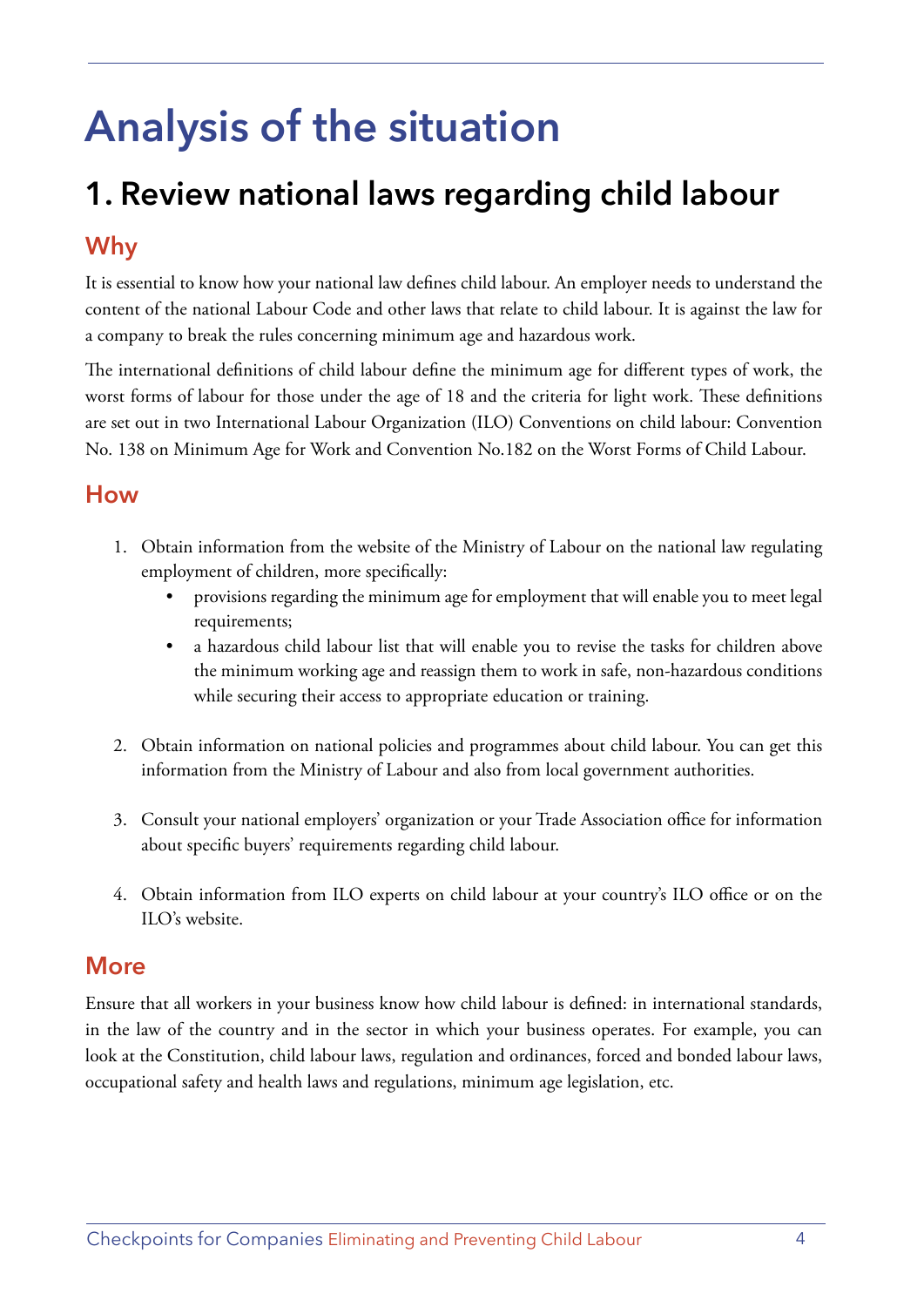## <span id="page-8-0"></span>**2. Refer to your buyers' requirements**

### **Why**

Buyers may expect you to have strict policies about child labour (perhaps stricter than national law and international standards). International buyers and brands want to meet accepted international labour standards and also avoid bad publicity and potential damage to brand image and share value. Foreign companies, or local plants and plantations owned by multinational companies, may use other suppliers if you fail to meet their requirements.

### **How**

- Ask buyers or an industry representative body to state their requirements.
- Look for international industry codes or initiatives that relate to child labour.
- Comply with industry codes, local law or international standards − whichever provides the higher protection for children.
- In order that employment for children above the minimum age will be of benefit to them, promote transition to youth employment, ensuring adolescents are employed in decent conditions (e.g. decent pay, job contract, working hours, etc.).

### **More**

Brand name companies no longer produce – they buy. Many common brand name companies in footwear, clothing and other sectors have stopped manufacturing their own products. For example, in the mid-1990s, a clothing and sporting goods company changed from being primarily a producer of goods, to a marketing company buying from local firms located mainly in Asia. It currently sources from hundreds of independent businesses. International buyers look for producers in developing countries that do not use child labour and that have worked hard to ensure that child labour is not used in turn by their own suppliers.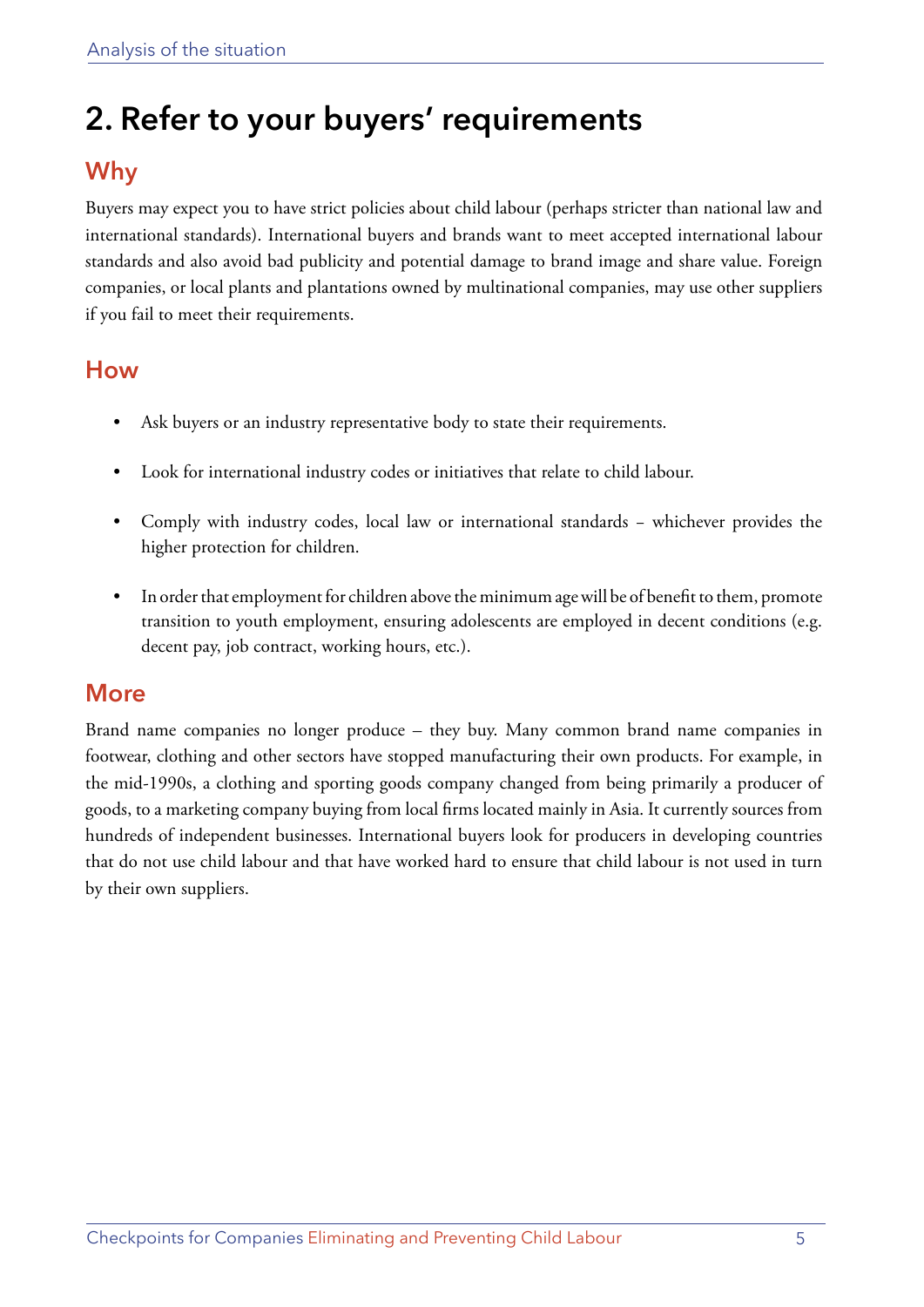## <span id="page-9-0"></span>**3. Check the age of your employees**

### **Why**

The International Labour Organization's (ILO) Minimum Age Convention, 1973 (No. 138), obliges ratifying States to set a minimum age for employees, in line with the minimum school-leaving age. This must not be less than 15 years of age (or 14 in developing countries).

Almost all countries have set a minimum working age of 14, 15 or 16 years of age, in accordance with this international standard.

Without proof of age, you cannot decide if a certain type of work is suitable for an individual. Beware: sometimes it is not possible to obtain a birth certificate to confirm age (and falsified documents may be easy to get on the black market).

For example, in Cambodia, two types of documents (family book and birth certificate) have no photos attached; and voting cards, which have photos, are easily falsified. The labour code of the country requires companies to ask for a medical check-up before hiring anyone. Even so, sometimes companies hire children who are underage.

#### **How**

Reliable techniques to check age include the following:

- medical examination prior to employment;
- multiple written documents and affidavits;
- culturally sensitive interviews with employees and applicants who appear to be too young;
- end of compulsory schooling certificate for those above minimum age;
- school enrolment certificate for those in light work.

### **More**

In some cases, families may have been unable to register a birth (distance from the village to the district capital, transport and document fees). This is a serious issue, both for employees who need proof of age, and for children who are too young to work and should remain in school. In these circumstances, you could contact the relevant authority to help your young employees gain their birth certificates.

Often national law requires employers to keep records that document the age of workers and/or to keep a register of young workers under the age of 18. Such documentation is required under the relevant international standards. These practices can provide evidence to show that the employer is complying with laws against child labour.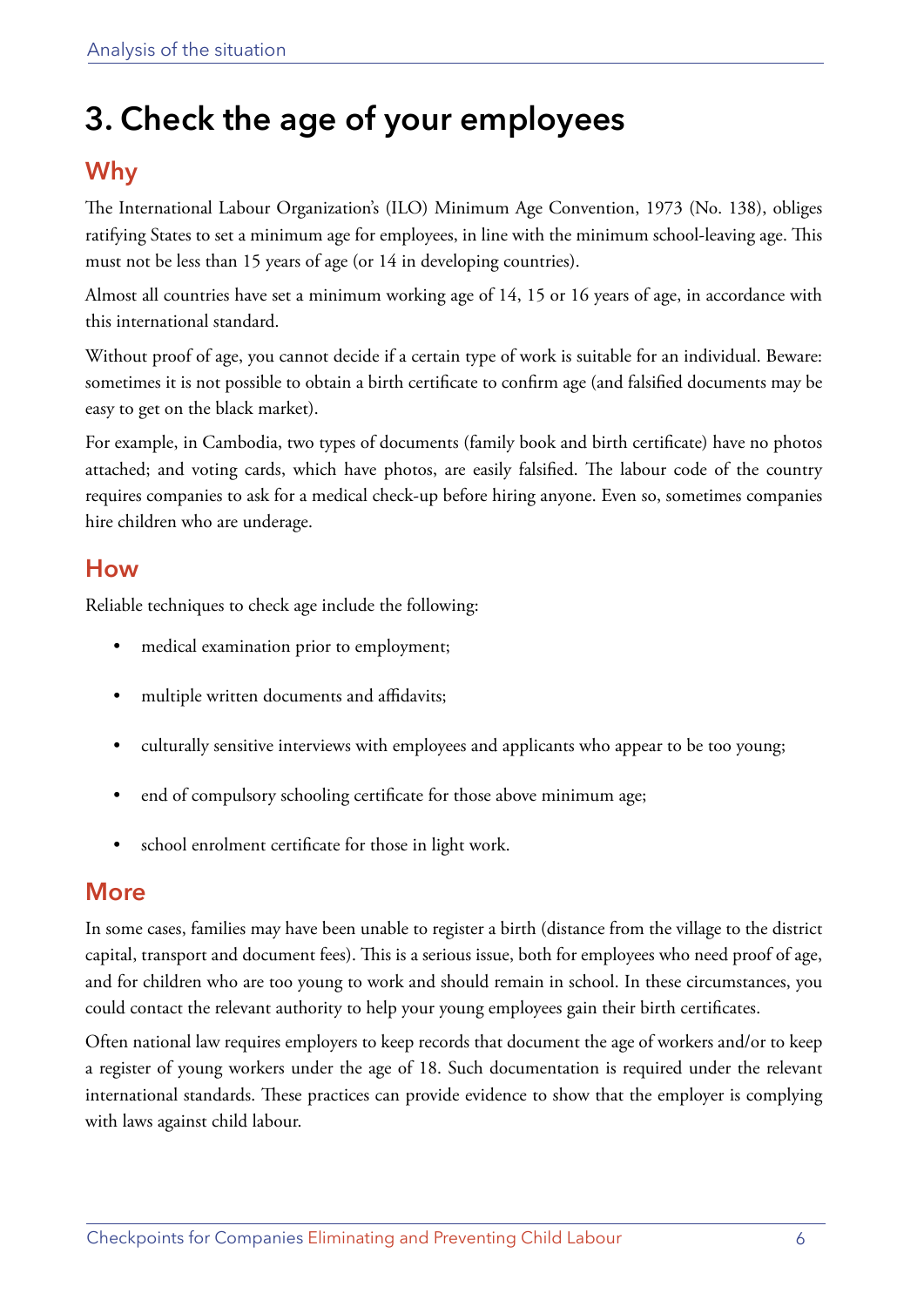## <span id="page-10-0"></span>**4. Identify hazardous work**

### **Why**

Identifying hazardous work in your company is an important step in preventing child labour. If young people (of a legal working age) work in safe, non-hazardous conditions, then this is called youth employment.

Each country creates a list of hazardous activities by consulting with workers' and employers' organizations (social partners). This list describes types of work that must not be carried out by children, focusing on work that is likely to harm their health, safety or morals. When this list has been finalized, it is usually attached to the country's labour law.

There are reported cases of children doing hazardous work with grave consequences. For example, in the United States, a 15-year old farm worker was fatally electrocuted when a 30-foot section of aluminium irrigation pipe he was moving came into contract with an overhead power line.

#### **How**

- 1. Obtain the list of hazardous work. If you are unclear how the law applies to your company, you can consult national employers' organizations and labour inspectors.
- 2. If a list of hazardous activities is not available, you can consult the International Labour Organization (ILO) website, medical personnel or safety and health experts. Guidance can be found in ILO's Recommendation 190 supplementing the Worst Forms of Child Labour Convention, 1999 (No. 182).
- 3. Consult with your workforce. Your employees and their elected representatives are best placed to assist you in understanding what hazardous work is in your workplace.
- 4. Consider pursuing a workplace safety and health risk assessment to determine hazards at the workplace.

### **More**

Guidance for governments (and social partners) on work that may be hazardous for children, and could therefore be included on a national list, is given in the ILO's Worst Forms of Child Labour Recommendation, 1999 (No. 190), Paragraph 3:

*In determining the types of work referred to under Article 3(d) of the Convention [No. 182], and in identifying where they exist, consideration should be given, inter alia, to:* 

*(a) work which exposes children to physical, psychological or sexual abuse;* 

*(b) work underground, under water, at dangerous heights or in confined spaces;* 

*(c) work with dangerous machinery, equipment and tools, or which involves the manual handling or transport of heavy loads;*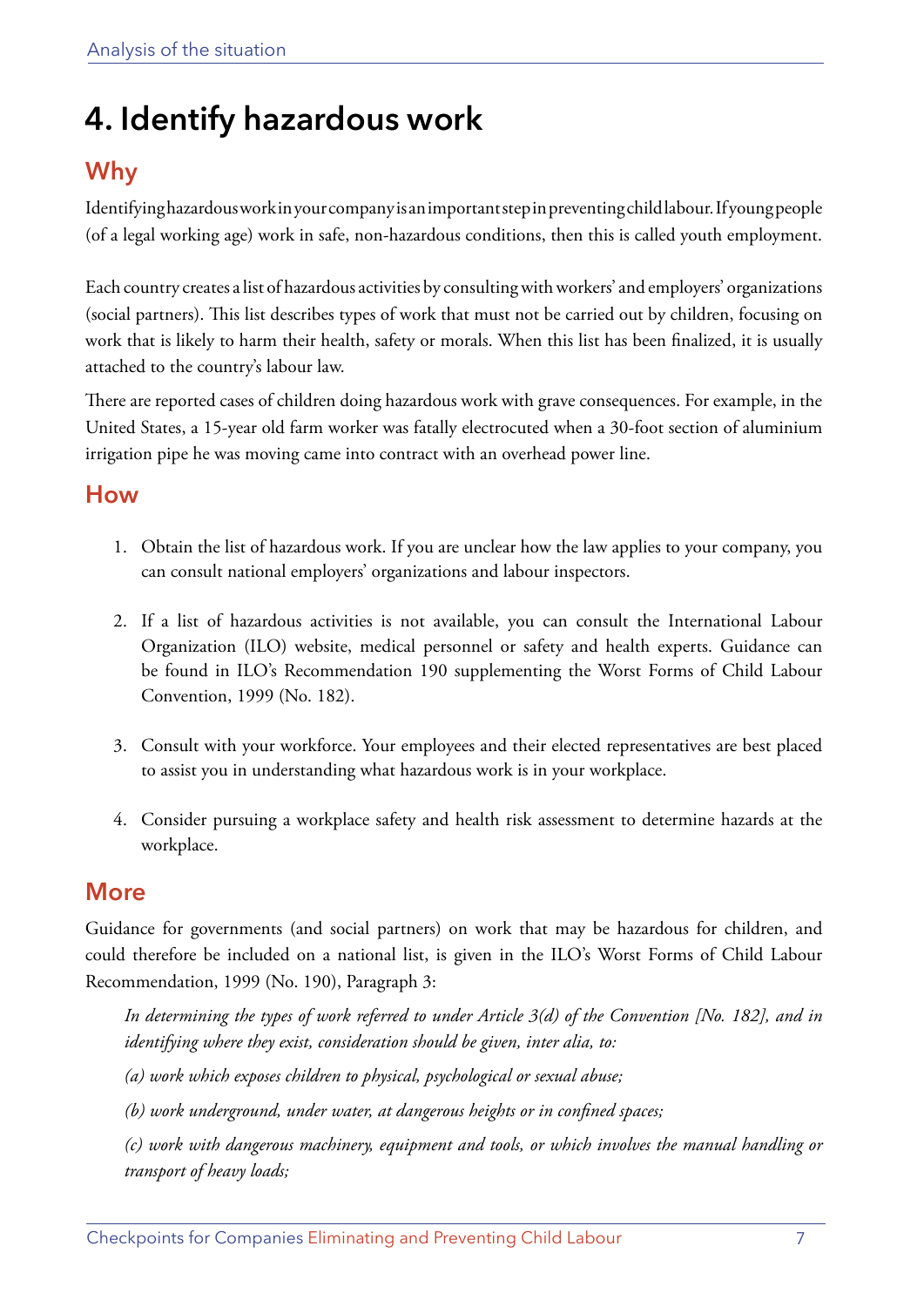*(d) work in an unhealthy environment which may, for example, expose children to hazardous substances, agents or processes, or to temperatures, noise levels, or vibrations damaging to their health; (e) work under particularly difficult conditions such as work for long hours or during the night or work where the child is unreasonably confined to the premises of the employer.*

Children up to the age of 18 who work in hazardous conditions or perform hazardous tasks are considered to be child labour.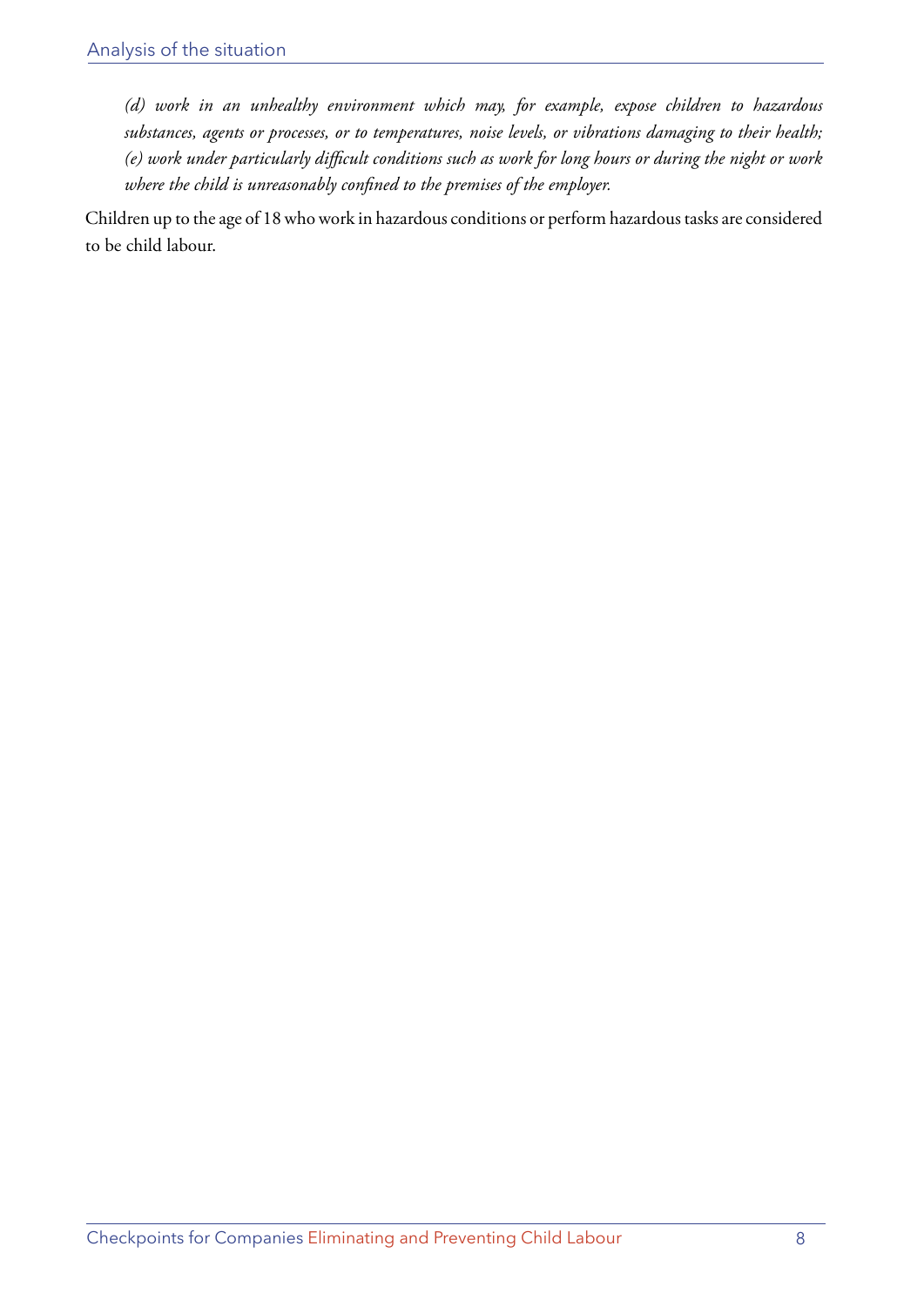## <span id="page-12-0"></span>**5. Carry out workplace risk assessment**

### **Why**

Businesses have a key role to play in the elimination of child labour, in particular by assessing and controlling safety and health risks in the workplace. Risk assessment plays an important part in protecting workers and businesses, as well as complying with the laws of many countries.

Risk assessment plays an important part in protecting workers and businesses, as well as complying with the laws of many countries. These assessments can prevent accidents from happening. In Zambia, when the Zambia Federation of Employers (ZFE) conducted an assessment in Kaoma Farming areas, one confirmed case of food poisoning was reported by the Kaoma District Environmental Health Specialist. A farmer from Kamuni, being unaware of the hazards associated with farming, had stored pesticides close to an area where food was also kept. The food became contaminated and was later consumed by a family of 23 people. Of the 23 who were poisoned, 12 children aged below the age of 13 had to be hospitalized.

### **How**

A risk assessment is simply a careful examination of what, in the workplace, could cause harm to people. Its purpose is to make sure that no one gets hurt or falls ill.

An employer can carry out a risk assessment, involving all workers and their representatives, using the following five steps:

- 1. Identify the hazards by walking around the workplace, asking workers for their opinions and checking manufacturers' instructions (e.g. exposure to wood dust in a furniture factory).
- 2. Identify who might be harmed and how (e.g. all workers in the factory risk lung diseases with machine operators at higher risk of exposure, and dust can cause cancer).
- 3. Evaluate risks by identifying them and deciding on safety and health risk control measures. List what is already in place and focus on practical, achievable measures (e.g. sweep up dust regularly; install washing and shower facilities; provide disposable dust masks; organize training).
- 4. Record the name of the person responsible for putting each control measure into action and the date when it should be completed. Prioritize actions (e.g. "action by manager by March").
- 5. Record findings, monitor and review the risk assessment. Update it when necessary.

### **More**

When carrying out step 3 of risk assessment analysis, be aware that safety and health risk control measures take the following order of importance:

1. Removal or substitution of hazards with non-hazardous processes (e.g. stop using agrochemicals for organic farming).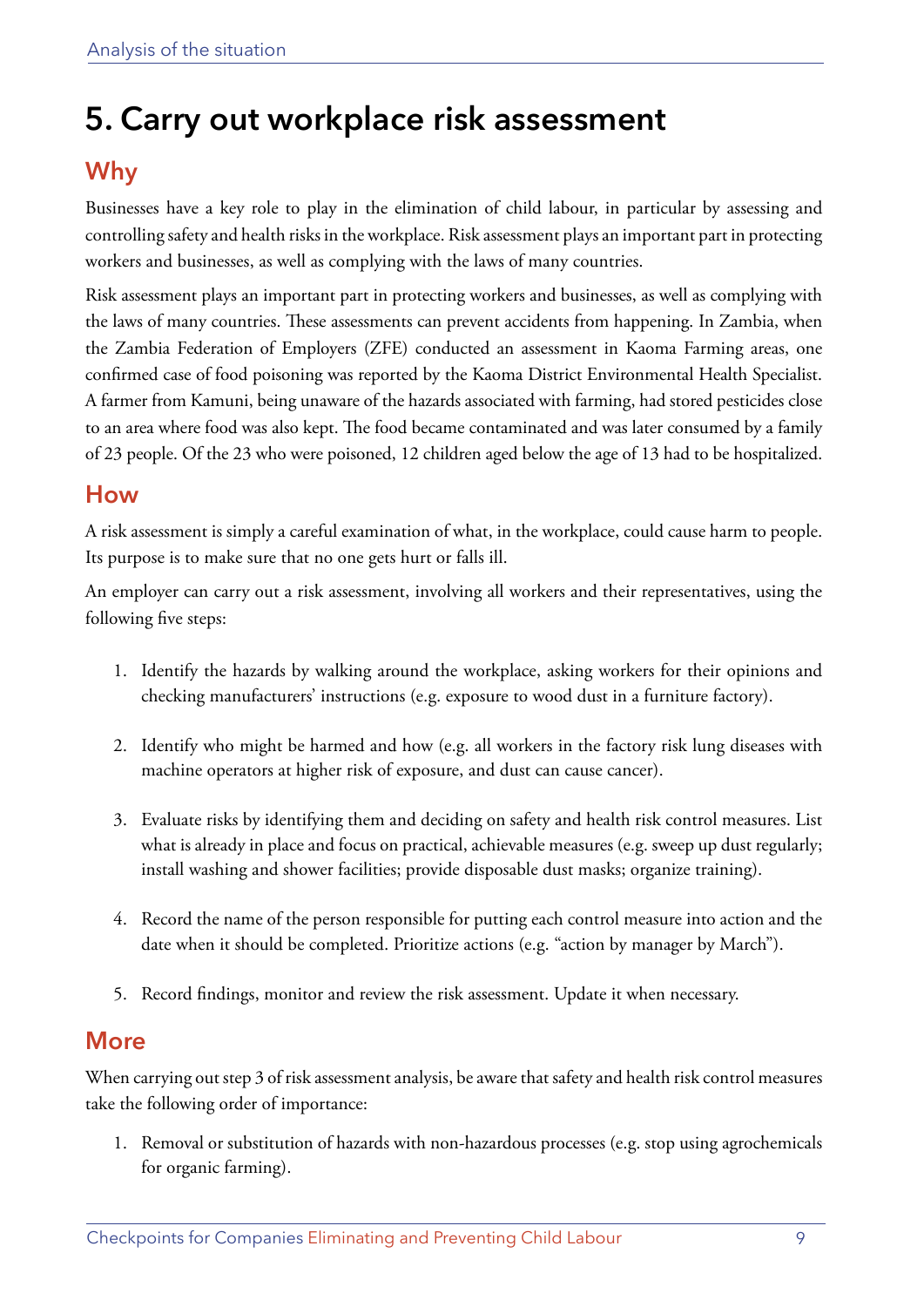- 2. Safe use of tools, equipment, technology and engineering (e.g. use of an automatic chemical spray system to replace human operation).
- 3. Use of safe work methods, practices, organization, information and training (e.g. training on the safe practice of a chemical spray).
- 4. Hygiene and welfare (e.g. instalment of shower/washing facilities).
- 5. Personal protective equipment (e.g. use of special masks, gloves, boots and outside clothing).
- 6. Health/medical surveillance (e.g. specific medical exam for chemical exposure every six months).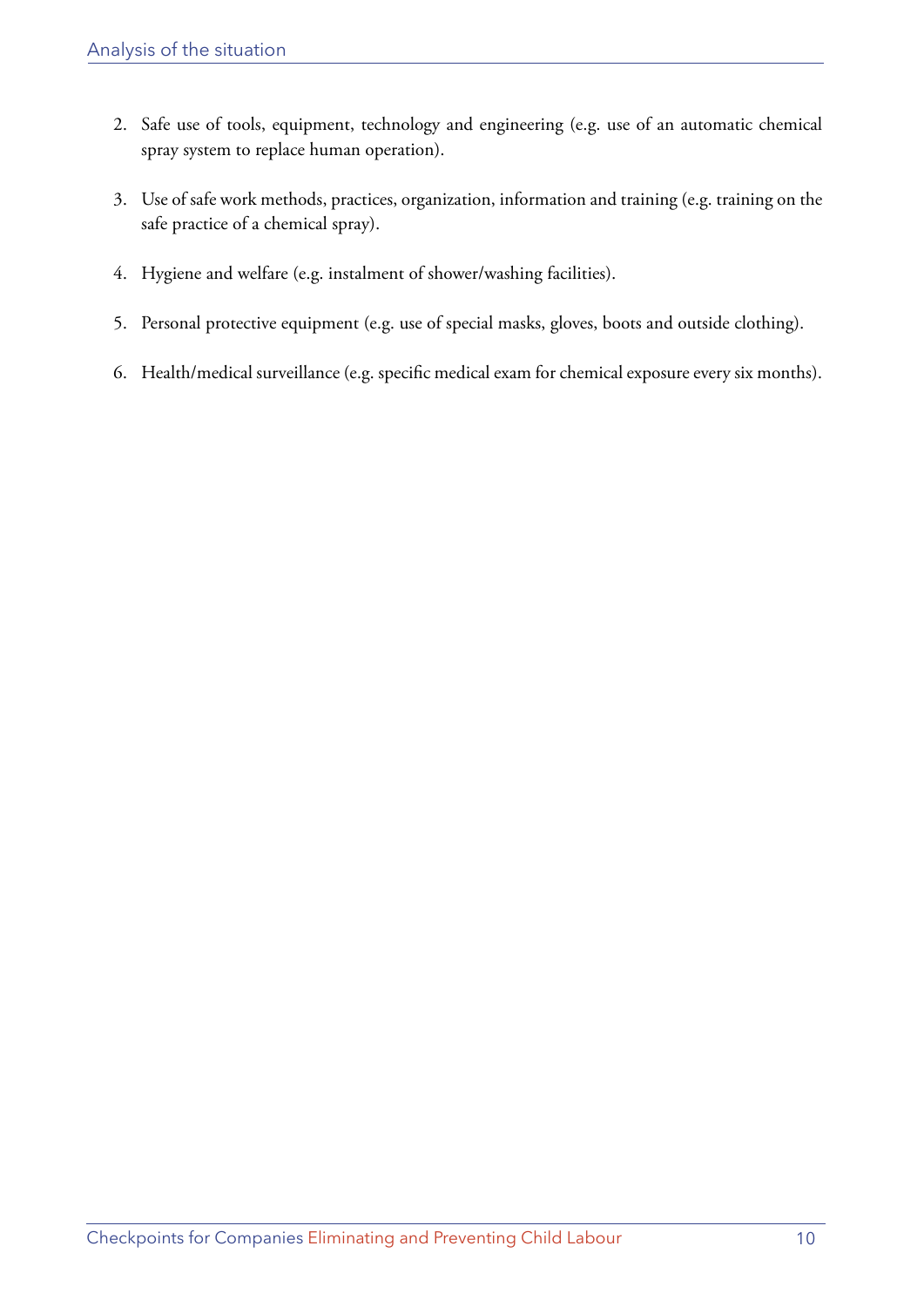## <span id="page-14-0"></span>**Immediate actions**

## **6. Stop hiring children below the minimum age Why**

It is unacceptable for businesses to employ children in conditions of child labour. Companies of all sizes need to ensure that they do not use child labour anywhere in their operations. Youth employment, i.e. children who are above the minimum age for work, but under the age of 18, must have decent working conditions. This will ensure you are not adding to the problem.

### **How**

Immediately stop hiring children below the relevant minimum age. This does not mean you cannot recruit workers above the minimum age into decent youth employment. But there should be a permanent ban on underage recruitment. This should be understood by all employees responsible for hiring.

### **More**

Some parts of the agricultural industry have dealt well with hazardous work issues in youth employment. Large industry associations (e.g. cocoa, tobacco, sugar, tea and coffee), as well as more localized industries (e.g. flower production and palm oil and rubber plantations) have tackled this issue successfully.

As rural agriculture is still the largest form of employment in the world, it is necessary, wherever possible, to keep employing children of legal age in this sector, but only in decent, non-exploitative conditions.

El Salvador is an example of a country which has made significant progress in removing hazardous child labour from the sugar cane industry. Harvesting cane is dangerous: workers use sharp machetes to cut the cane, fires are set to clear the fields, and workers have to drag heavy loads for long hours in the hot sun, breathing air that is thick with smoke. In 2002, the Sugarcane Producers Association signed a memorandum of understanding with the Government of El Salvador to put an end to child labour in the sugar cane industry. Its strategy included raising awareness, improving education and training, and organizing community-based monitoring schemes. As a result, it was able to reduce the number of child labourers in sugar cane production from 12,380 children in 2004 to 1,559 children in 2009.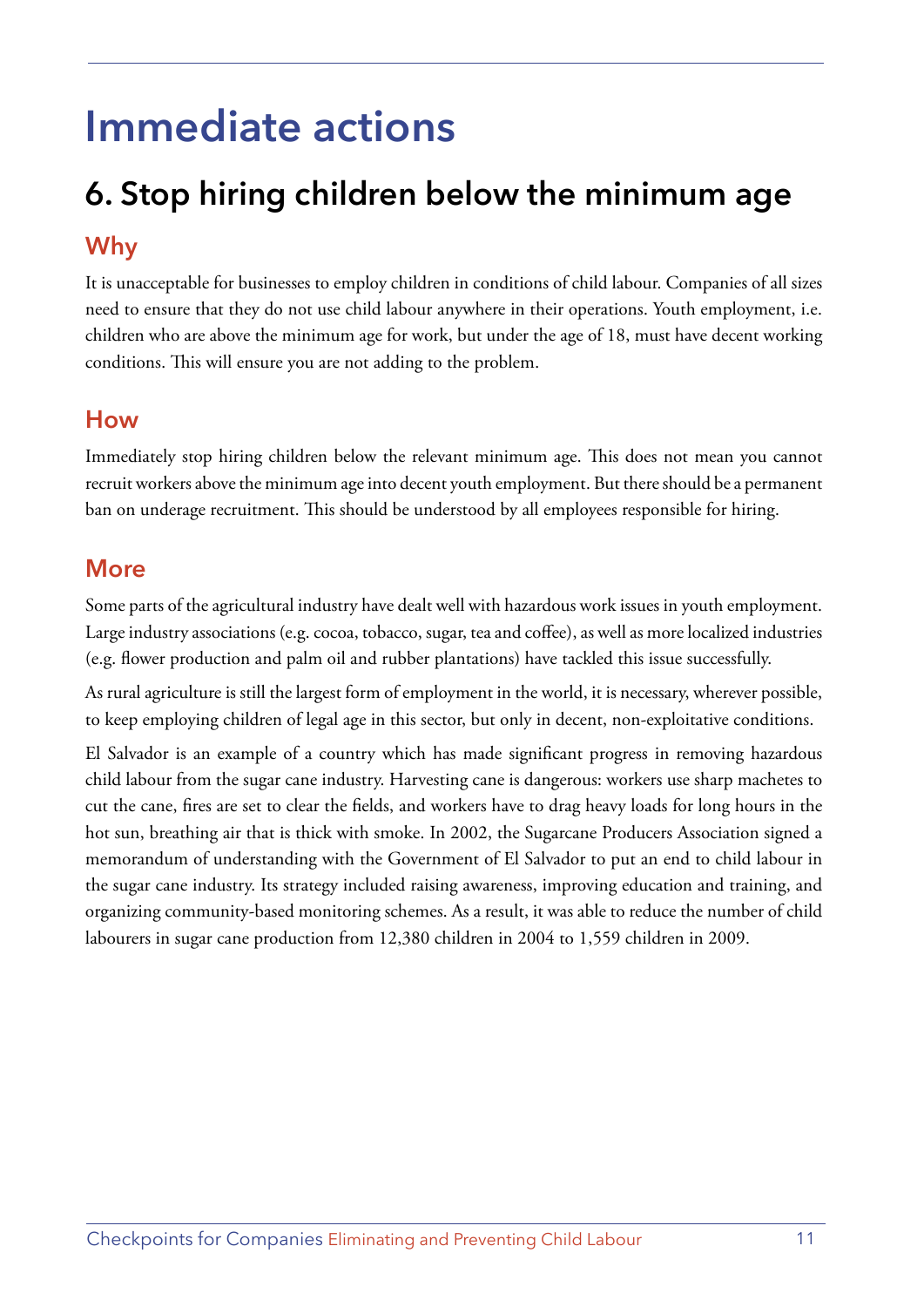## <span id="page-15-0"></span>**7. Remove children from hazardous work**

### **Why**

In general, hazardous work can have an immediate and long-term impact on the safety and health of workers, including children. This may include injury (e.g. wound from a blade), ill health (e.g. respiratory disease by breathing toxic chemicals or dust), disability (e.g. crushed limb from a machine) and even death (e.g. from pesticide poisoning).

Children and adolescents are especially vulnerable to hazards because they are still developing physically and mentally. They are less aware of risk than adults and therefore are more likely to be hurt. Exposing children to dangerous chemicals or physical stress can seriously harm their health.

Some of the physical or psychological impacts of hazardous work may only begin to appear at a later stage in their lives (e.g. musculoskeletal problems from carrying heavy loads as a child; cancer or reproductive problems resulting from exposure to pesticides; industrial chemicals or heavy metals).

### **How**

- 1. Control the risks identified through a workplace risk assessment. Young employees (i.e. those of legal working age) could perform the same tasks in the same workplace if those risks are reduced or removed.
- 2. Remove children from tasks and environments that are considered dangerous for them but not for adults (e.g. heavy loads, night work, heavy machinery).
	- If possible, transfer them to different tasks and/or to a different location where the work is more suitable for their development.
	- Identify children at potential risk and prevent them from having to start hazardous work (i.e. improve the income of adult workers so children can stay at school rather than help their family to earn a living wage).
- 3. In all situations, make sure children below the minimum working age have access to appropriate education. When possible, children of legal working age should combine their work with formal Technical and Vocational Education and Training (TVET).

### **More**

Children are also at greater safety and health risk in the workplace because they:

- Lack work experience children are less able to make informed judgements.
- Want to perform well children are willing to go the "extra mile" without realizing the risks.
- Learn unsafe health and safety behaviour from adults.
- Might not be carefully trained and supervised.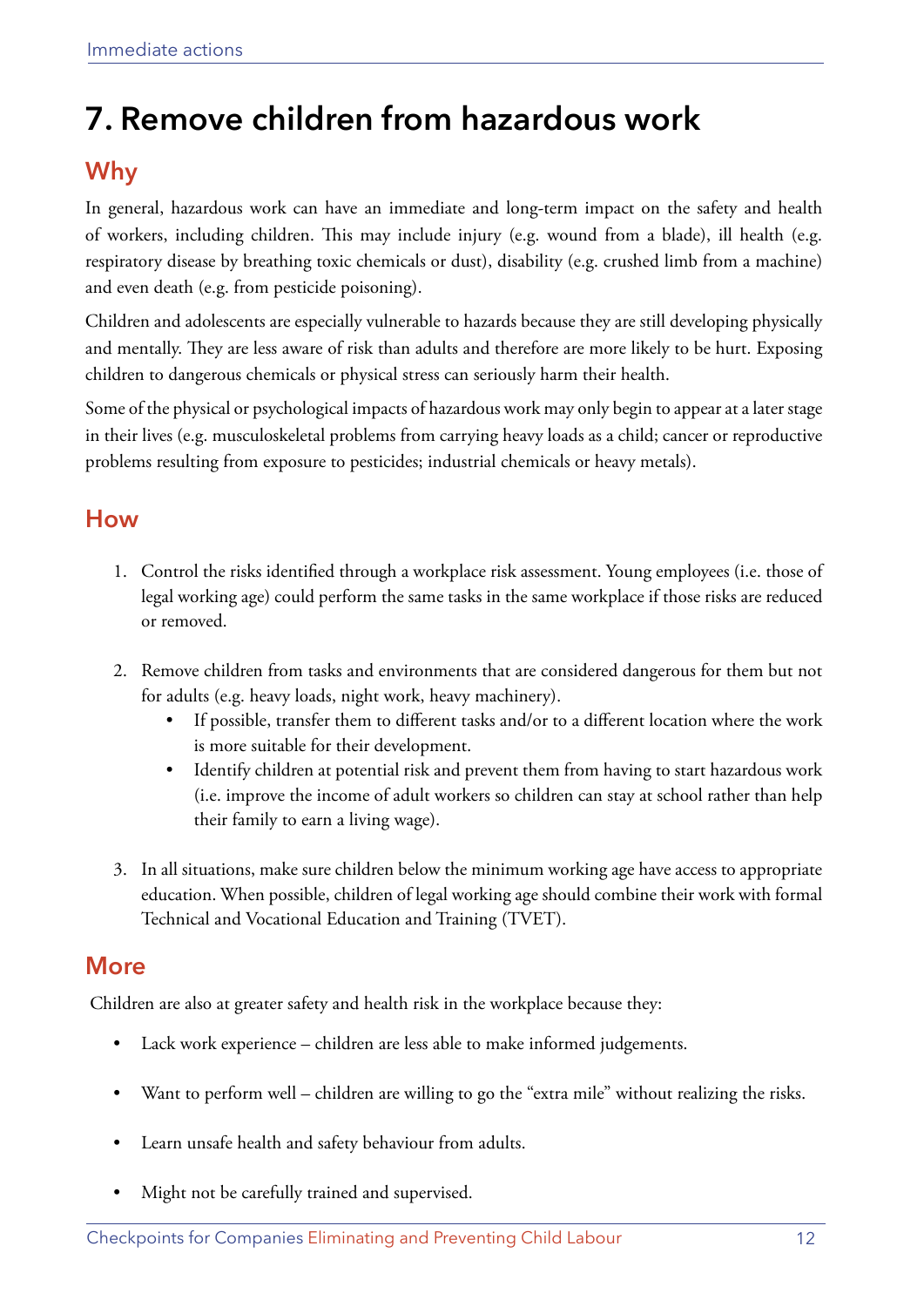• Lack power in terms of organization and rights.

The safety and health of adult and young (child) workers are linked. You cannot adequately protect the safety and health of the children you employ unless you also protect adult workers in the same workplace. The dust particle or pesticide droplet that may harm the child worker can also harm the adult worker, and vice versa.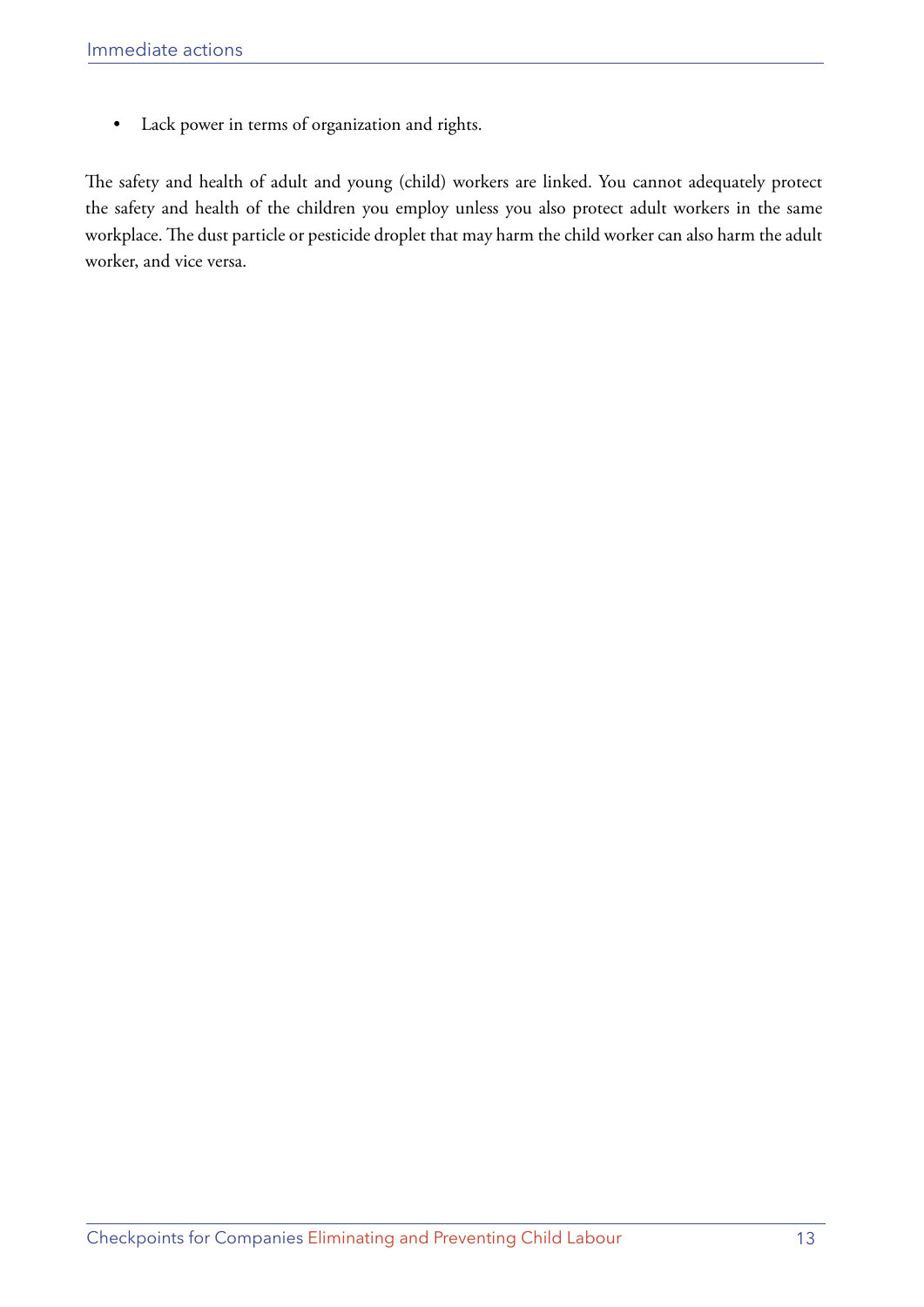## <span id="page-17-0"></span>**8. Reduce the hours for children under the minimum age**

### **Why**

In many countries, national legislation allows children between the ages of 13 and 15 (or 12 and 14 in developing countries) to do light work of up to about 14 hours per week. Children can often do some work while also attending school regularly.

It is difficult to describe what is meant by "light work" and it is rarely given a legal definition. It is important to make sure that children do not work more than the legal maximum number of hours per week.

### **How**

- Reduce the hours of part-time child workers (who are below the minimum age but above the age for light work), making sure they do not work beyond the legal limit (in general, 14 hours per week). Sometimes reducing their hours may be enough to allow children to go to school and do homework. This is especially helpful when children work for their parents in a family business.
- If possible, do not reduce a child's income as well as their hours. This will ensure they bring home the same amount of money to support their family. They will also be less likely to look elsewhere for extra work instead of going to school.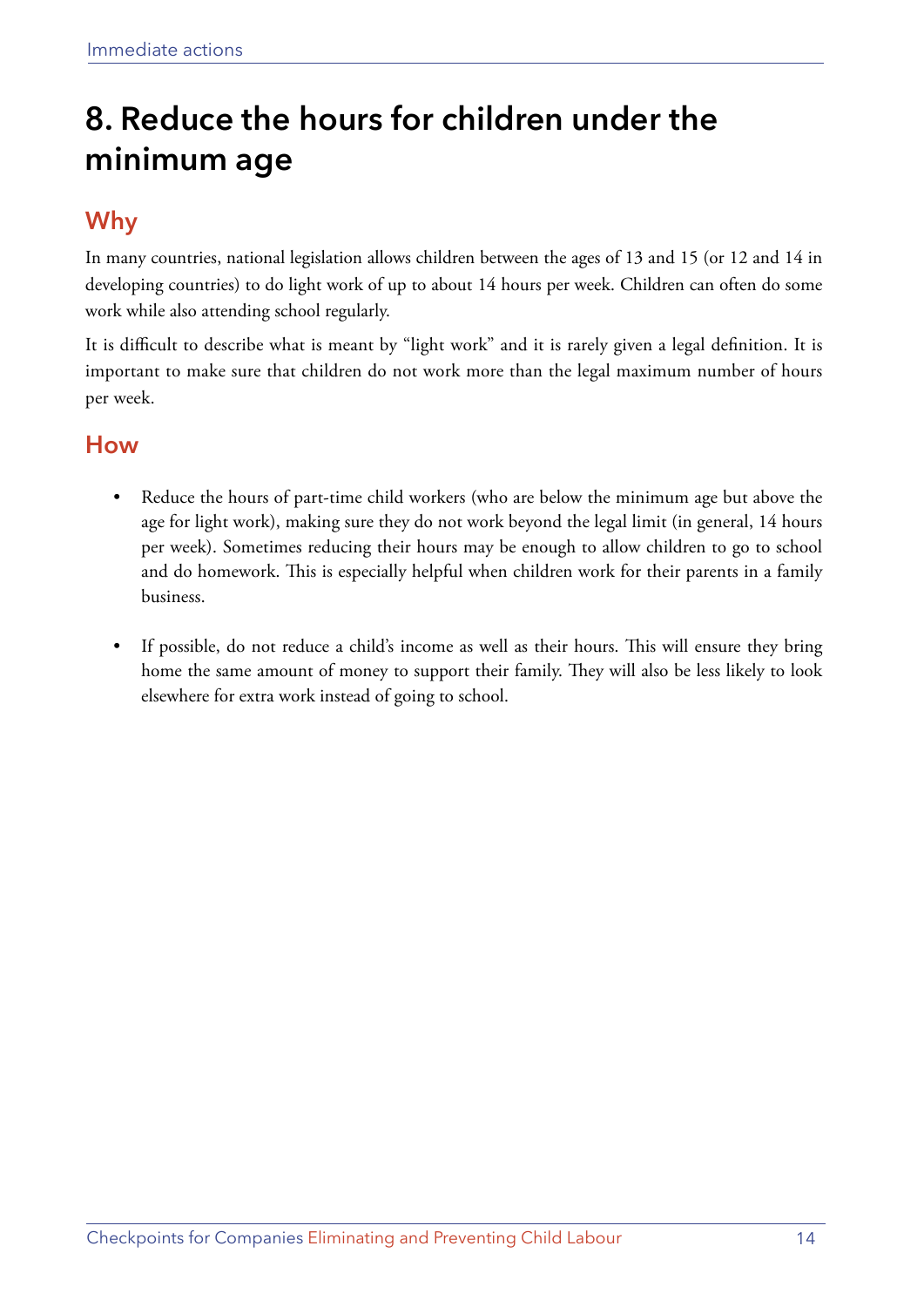## <span id="page-18-0"></span>**Strategic actions**

## **9. Apply a safety and health management system**

### **Why**

An Occupational Safety and Health Management System (OSHMS) helps employers prevent accidents, injuries and diseases in the workplace in a continuous manner. It provides a logical, step-by-step method to help you decide what needs to be done, how best to do it, how to monitor and evaluate progress and identify areas for improvement.

### **How**

OSHMS is based on the principle of the "Plan-Do-Check-Act" Cycle (PDCA Cycle).

*Plan*

1. Set an occupational safety and health policy (a written form stating the company's objectives and commitment to protect the safety and health of all workers) with full participation of workers.

2. Allocate responsibilities, accountability and authority for safety and health activities in the workplace.

- 3. Plan the provision of skills and organization of the system including resource allocation.
- 4. Plan risk assessment.
- *Do*

Put the occupational safety and health programme into action.

#### *Check*

Measure how your occupational safety and health policy affects your business and how workers respond to it.

*Act*

- 1. Review the system.
- 2. Get the system ready for the next cycle.

### **More**

A workplace safety and health policy should be set out by the employer, in consultation with workers and their representatives. It should clearly state the arrangements that have been put in place to ensure the safety and health of all workers. In particular, it should:

- share out responsibilities for occupational safety and health amongst people in the company;
- make every worker, supervisor and manager aware of the policy;
- decide how occupational safety and health services are to be provided; and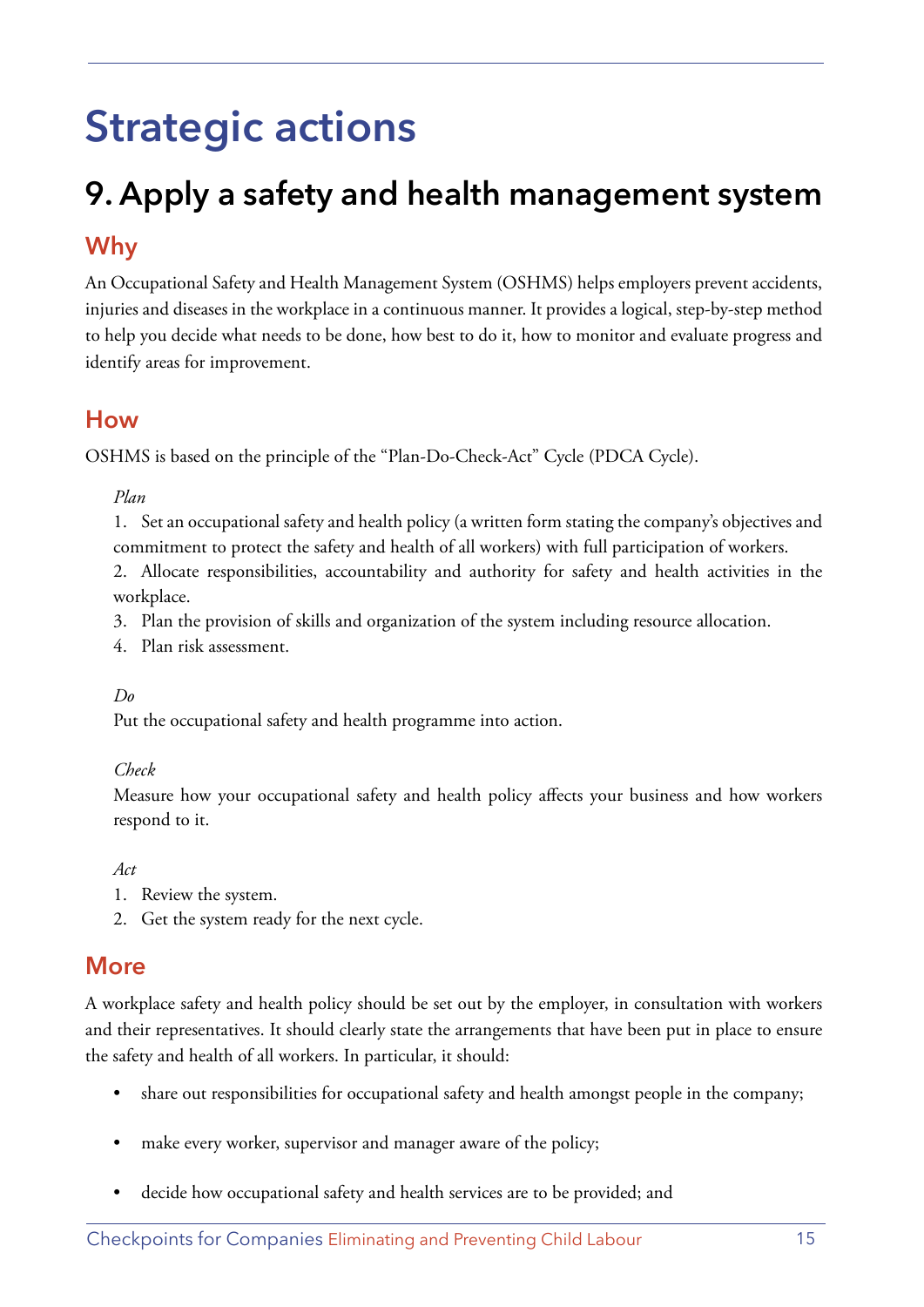• state which measures are to be taken to protect and promote safety and health at work.

Occupational safety and health management systems cannot function properly without workers' full participation at every stage, i.e. through joint safety and health committees, or through meetings with workers and their representatives.

Some functions of joint safety and health committees include:

- investigating injury and ill health reports and relevant trends;
- receiving reports of internal inspections/checks, as well as reports from labour inspectors;
- ensuring liaison with the local labour inspector or local labour officer;
- developing risk assessment procedures;
- developing policies to ensure that contractors and subcontractors working for the employer/ company follow the correct health and safety procedures;
- developing policies to ensure that the employer/company prevents the use of child labour at any point along the company's supply chain.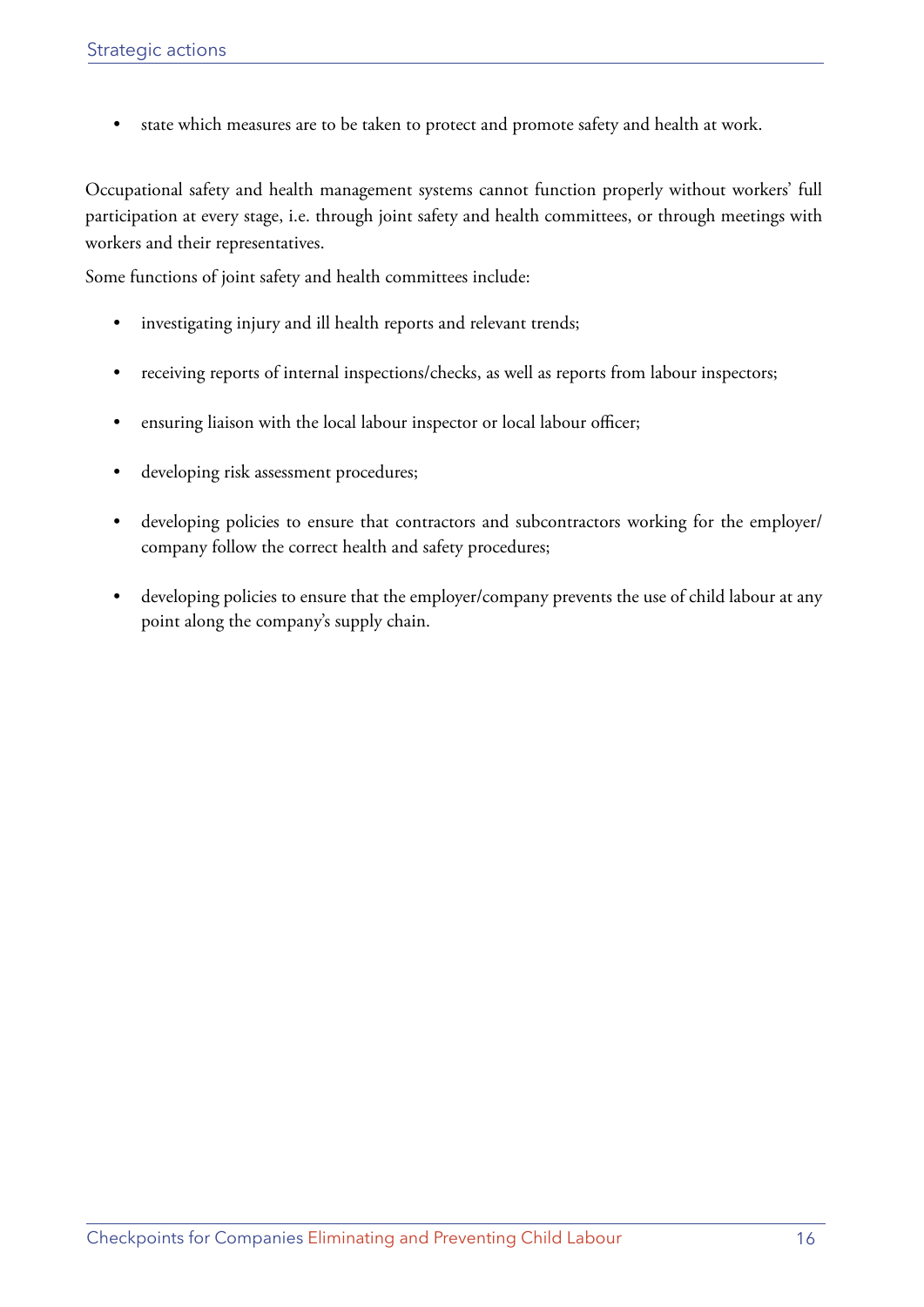## <span id="page-20-0"></span>**10. Use collective bargaining agreements**

### **Why**

The collective bargaining agreements are important tools which can be used to address child labour. They cover all negotiations between an employer, a group of employers or one or more employers' organizations and one or more workers' organizations with the following objectives:

- determining working conditions and terms of employment, including wages and benefits;
- managing relations between employers and workers;
- managing relations between employers or their organizations and a workers' organization or workers' organizations.

Collective bargaining agreements are crucial mechanisms to enable workers to improve terms and conditions of their employment. Sometimes the government is involved as a third party; however, the independence of workers' and employers' organizations must be respected. Issues such as occupational safety and health, hours of work, wages and skills training are often negotiated in a collective bargaining agreement. In some cases, these agreements have also included clauses banning the use of child labour.

### **How**

Through collective bargaining agreements the trade unions and employers may agree to:

- work jointly to eliminate hazardous child labour from the business;
- conduct a study to find out the cause of the problem;
- remove child labour and, together with community leaders, consider possible solutions;
- ensure that plans proposed by the government, trade unions and employers are brought into effect to solve the problem of child labour.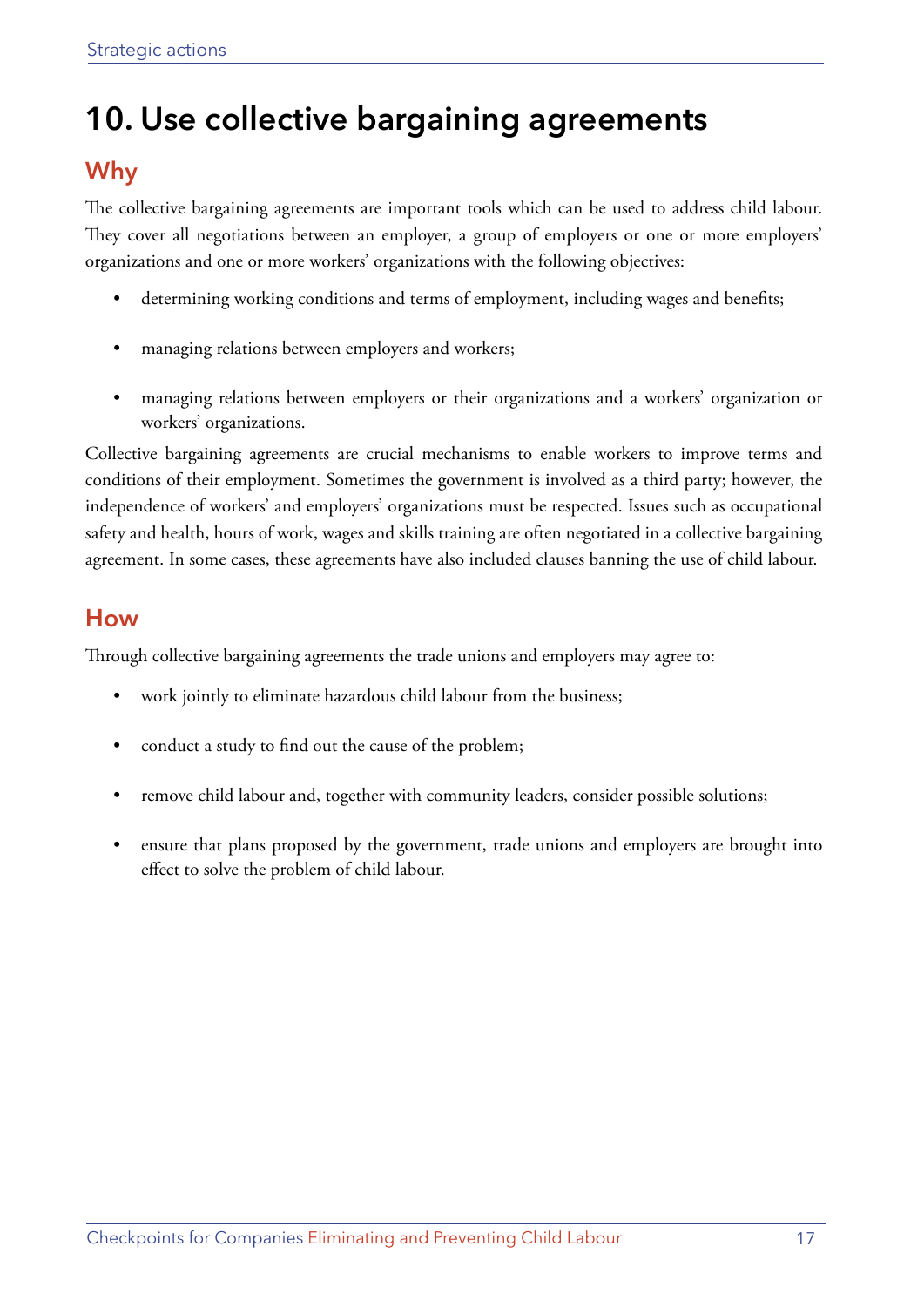## <span id="page-21-0"></span>**11. Use the link between labour inspection and the workplace Occupational Safety and Health Committee**

### **Why**

Labour inspectors play an important role in eliminating child labour. They work under the authorization of the state and have access to workplaces where child labour can be found. They can effectively enforce national labour legislation, providing advice and information to help employers meet legal requirements.

### **How**

- Check if the creation of safety and health committees is a legal requirement in your country.
- Check if Labour Inspectorates in your country organize and conduct training for safety and health committee members (such as in Cyprus, Greece, Kenya and Lithuania).
- Apply the labour inspection recommendations on safety and health in the workplace.

### **More**

The establishment of a workplace safety and health committee is a legal requirement in many countries. For example, in Kenya, every employer must establish a safety and health committee at a workplace with 20 or more employees. In Barbados, companies employing 25 or more people should consult with workers via a health and safety committee, while companies with fewer than 25 employees should hold discussions with one or more safety delegates appointed by workers. In the Philippines, a health and safety committee must be organized in every workplace.

Even if a business does not fall under the inspectors' mandate (e.g. it has very few employees), employers should still seek advice from the Labour Inspectorate on safety and health issues.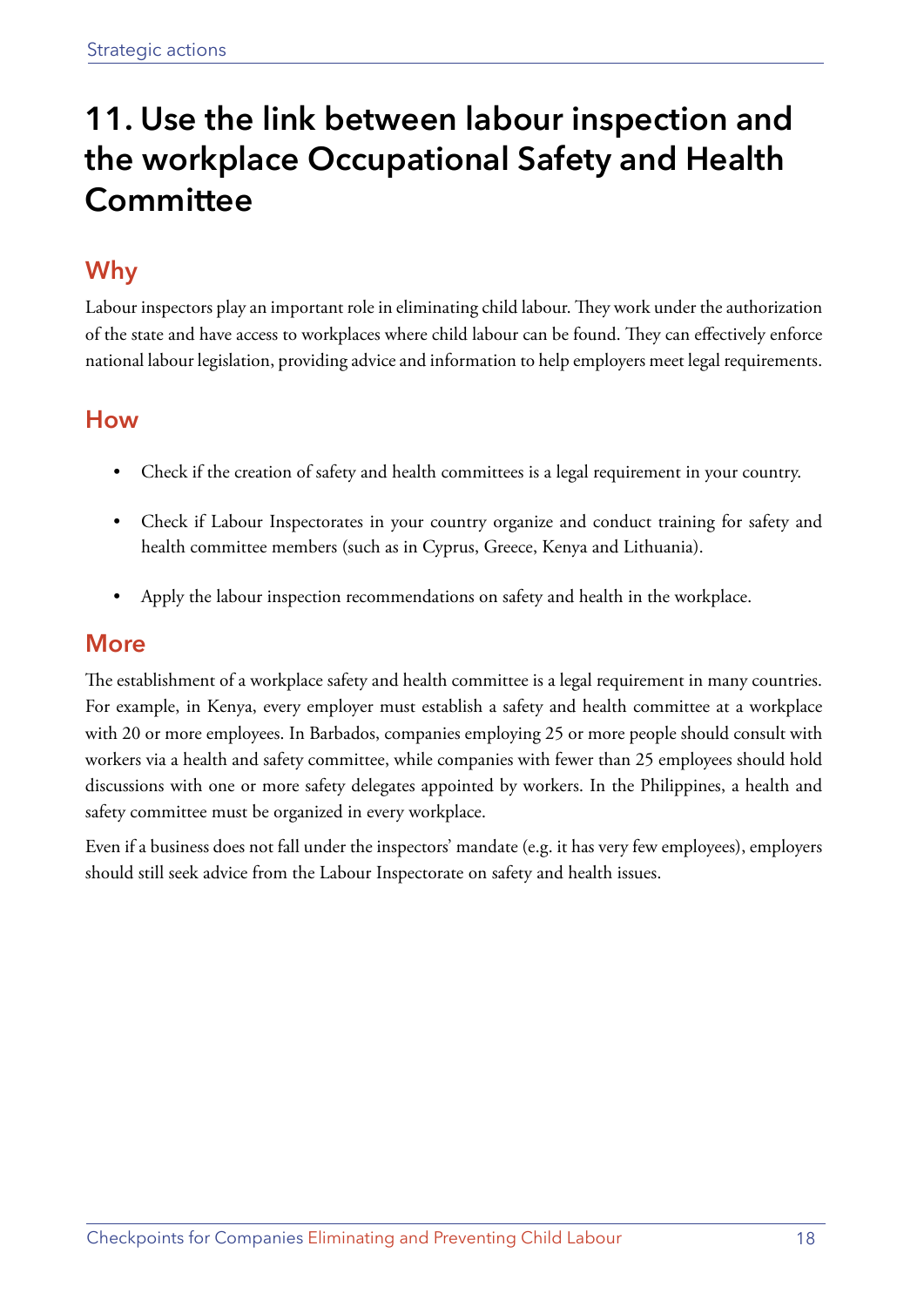## <span id="page-22-0"></span>**12. Compose a code of labour practice**

### **Why**

A code of labour practice helps a company show it is refusing to employ child labour or use suppliers that do so. Such codes promote a company's standards and improved productivity, enhance their reputation, attract investors and make it easier to recruit qualified and motivated staff.

Small businesses focused on the domestic market may decide not to have a written code of labour practice, but still have an unwritten policy against the hiring of children, as well as informal procedures for handling the situation if an employee is found to be underage.

Internally, all employees, particularly those involved in recruitment, can be made aware and reminded of the company's child labour policy, of screening procedures in recruitment and how to remove children from work or young workers from hazardous conditions. Having such codes reduces confusion and makes it easier to see when rules are broken.

### **How**

- Create a code or statement detailing your policy on employing children. Bear in mind that reference to international conventions, such as the ILO Conventions, will increase your organization's credibility. You may find that a sectoral code already exists which you can follow.
- A code that is negotiated with workers' representatives will carry more weight.
- Promote the behaviour set by the code both inside and outside your company.

### **More**

Actions count more than words. While codes can encourage good behaviour and show you have thought about the challenges, your actions are the most important thing. Therefore, businesses that have a code of labour practice are not necessarily better than those that do not.

Fix the problem before setting the code. Failure to follow a code will have a greater negative effect than not creating the code in the first place.

It is important to inform all staff about policy statements and train them on its implications.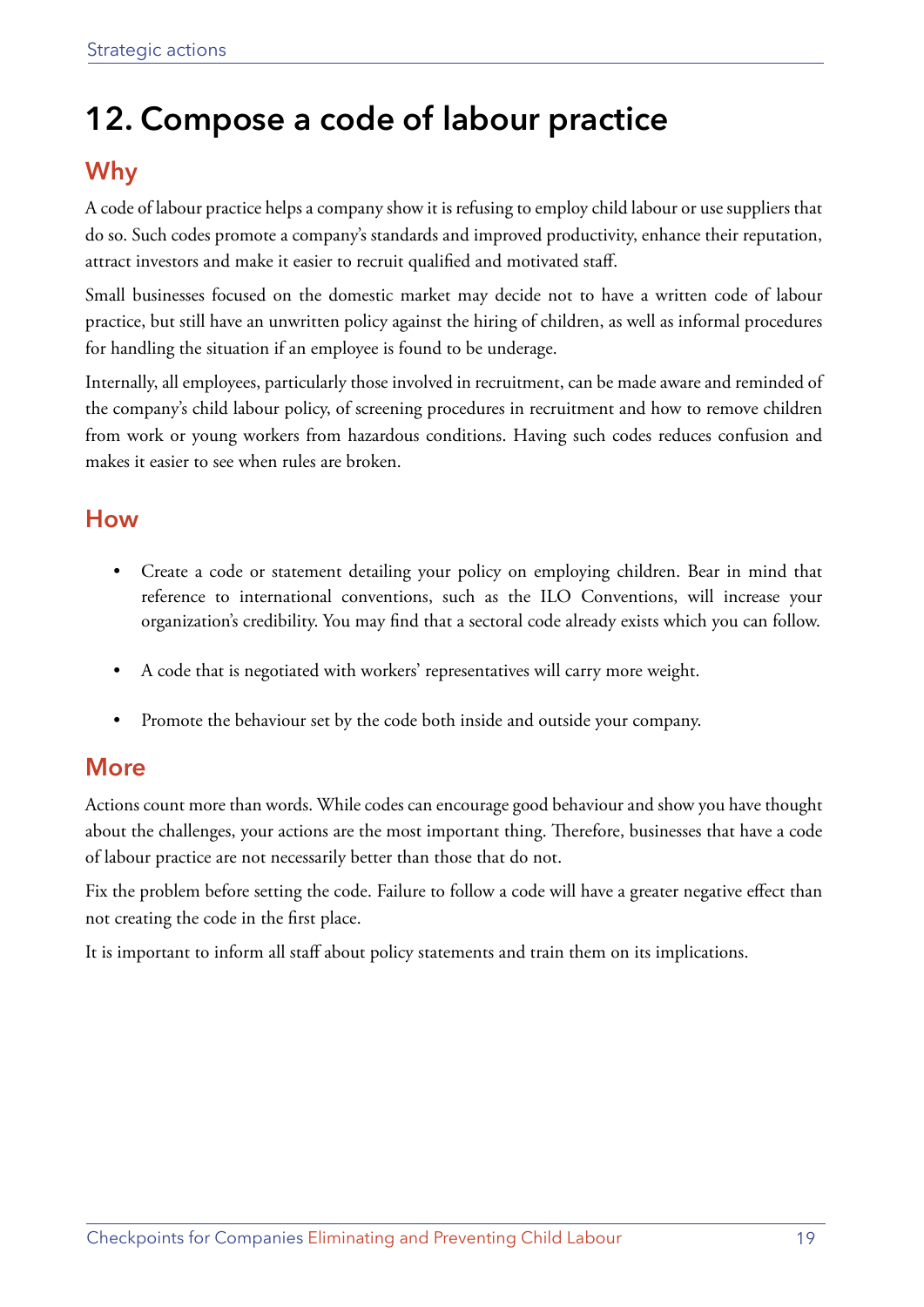## <span id="page-23-0"></span>**Support of child household and welfare**

## **13. Provide support to children found in child labour**

### **Why**

Taking immediate action, e.g. banning the hire of underage workers, may reduce the problem of child labour in your business, but not remove it. Getting children into school and compensating for the loss of their wages could cost your company in the short term. However, you may be able to offset these costs by negotiating with adult workers for improved productivity.

Companies share the responsibility of bringing child labour to an end. They rely on governments and donors to provide services (especially education) to help them do this. Companies should ask for support identifying services to help affected children and their families.

Many local and international organizations or coalitions have been formed to fight child labour. Employers' organizations or sectorial bodies may also have active programmes on this issue. All of these groups may be able to help your company design a responsible programme.

### **How**

Support is most effective when it involves the following:

- decreasing the costs of schooling (e.g. lowering or removing school fees and related expenses, providing regular sums of money for children);
- providing midday meals at school;
- providing transitional schools ("catch-up classes") for children who have fallen behind their peer group;
- offering vocational training programmes for older children;
- organizing credit and other income-generating activities for parents and family members of legal working age.

### **More**

• Encourage microfinance and skills training. Microcredit and savings and credit cooperatives can provide one or both parents with the start-up capital for an income-generating activity and protect them against sudden major expenditure. The added income can reduce the need for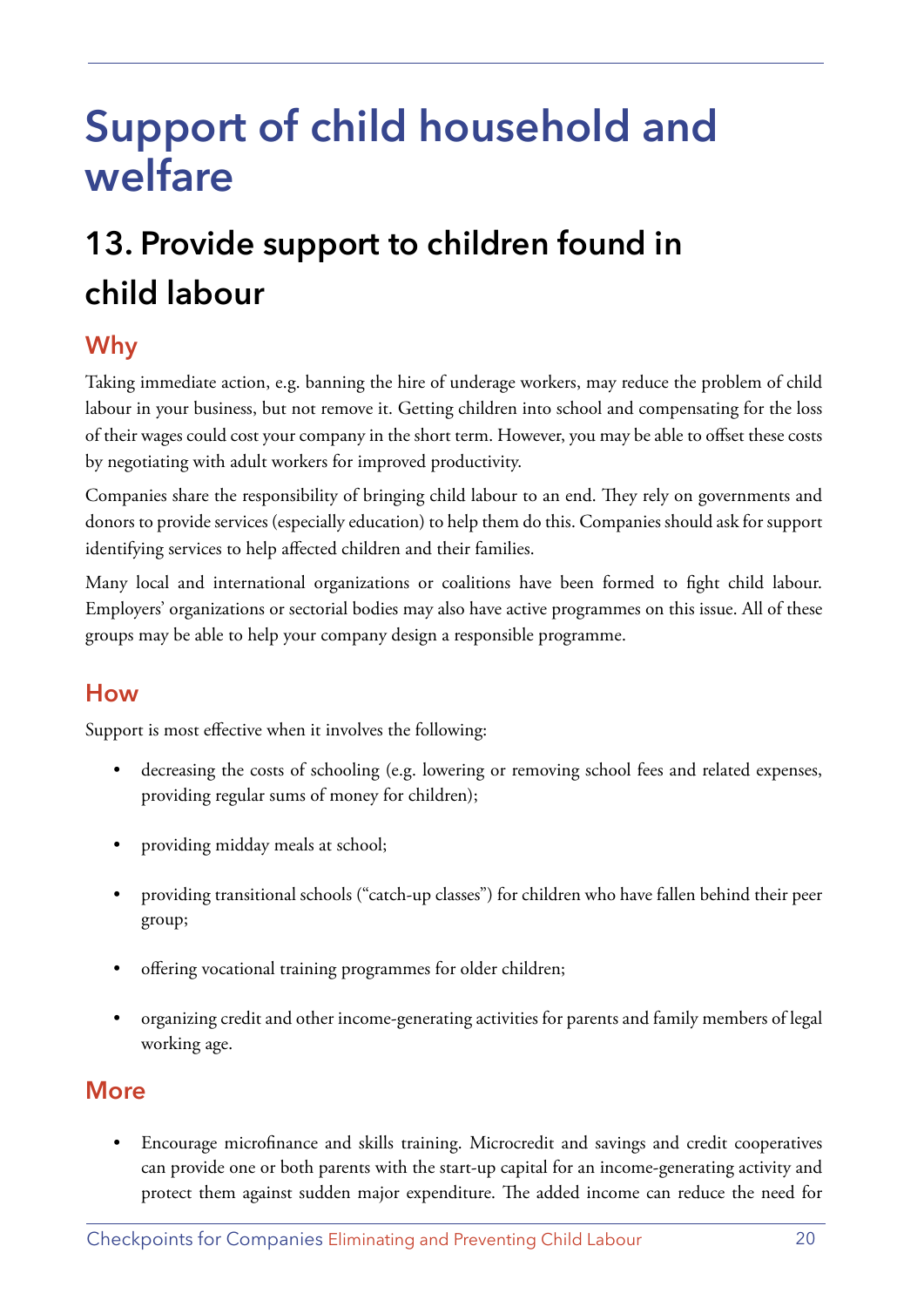wages earned by a child. If the parents are the employees you might consider encouraging them to set up a savings and credit scheme. You can also provide or guarantee soft loans (i.e. at low rates of interest) to your employees to help them cover education expenses, especially at the start of the school year when school fees are due.

• Improve wages and hire family members. Consider how your company operates and how your decisions about recruitment and salaries can help families. Alternatively, if adult members of the family or youth above the minimum age for work are unemployed, they might be hired instead of the children, or recruited to fill vacancies available in your company.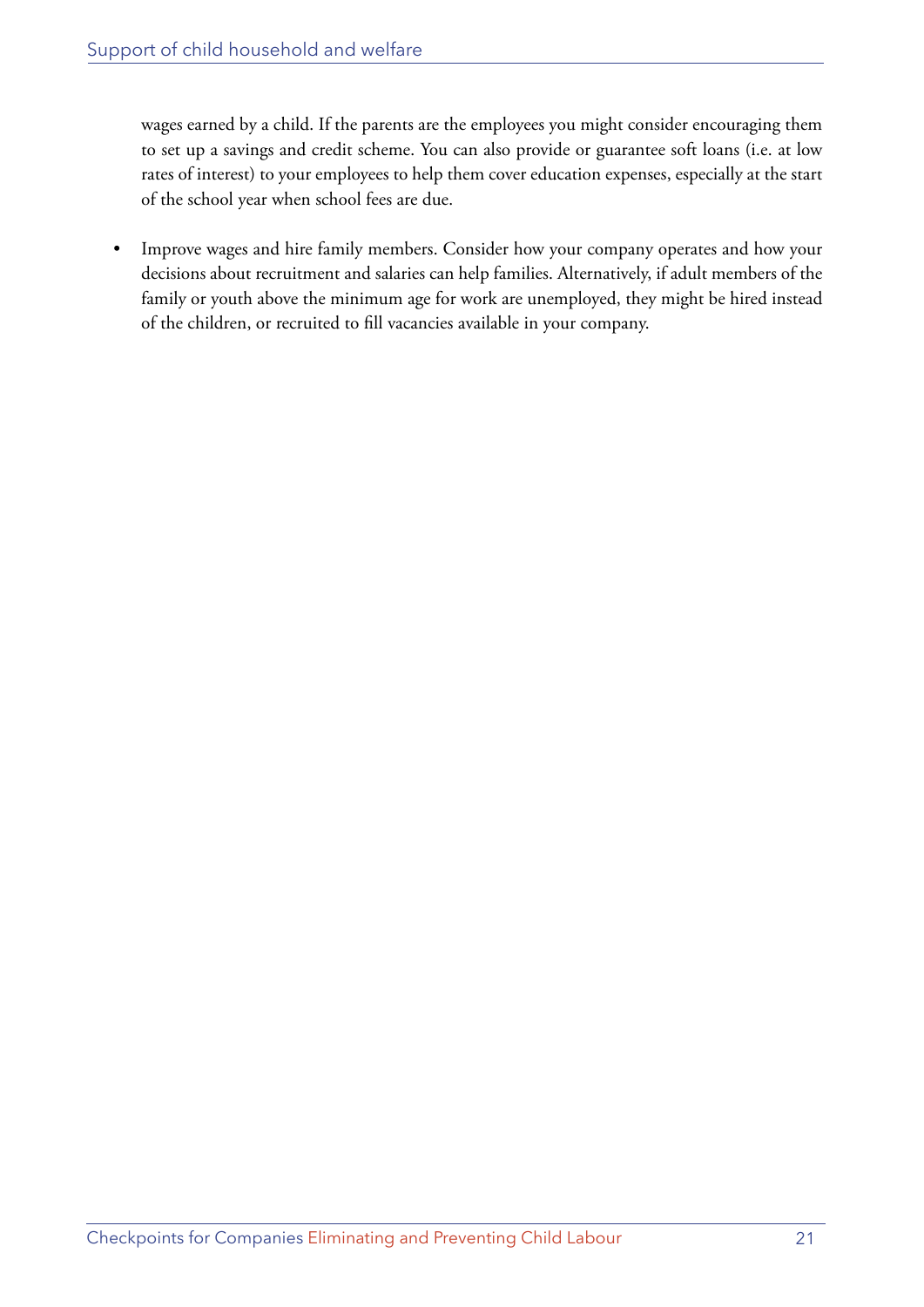## <span id="page-25-0"></span>**14. Support education**

### **Why**

According to Convention No. 182, States (Parties) shall take measures to ensure access to free basic education, and wherever possible and appropriate, vocational training for children withdrawn from the worst forms of child labour.

Removing children from child labour does not mean that they will attend school. Schooling can be unaffordable, or of very poor quality, and so some parents think sending their children to work is the obvious alternative. Larger companies sometimes decide to pay for children's education as a way of keeping them out of the labour market. Both large and smaller businesses can make their contribution by raising awareness about the importance of education in their workplaces, communities, industries or sectors.

Some companies, like Ghana Rubber Estates Ltd., directly support education. This African company – which employs about 2,500 people on its plantations – has established a school for pupils from Grade 1 to junior secondary school and helps to keep it running.

### **How**

- Provide support for children's education, in agreement with the public education authorities, by paying to improve (or set up) schools near a plantation or factory, or by helping families pay for their children's school fees.
- Pay an allowance for schooling to parents. This could be a small sum of money given to all adult workers who have school-age children. Or you could pay the entire costs of schooling for all children below the minimum age for work.
- Pay wages while children attend school. The quickest way to reduce the number of full-time child workers is to continue to pay them while they attend school.
- Develop and offer apprenticeship programmes in your business. In many countries, only a small minority of young people have access to formal Technical and Vocational Education and Training (TVET). In developing countries, workplace apprenticeships offer many more young people an opportunity to learn a trade and enter the world of work.

### **More**

You can help older children who do not have a basic education by combining training in the workplace with life and literacy/numeracy skills.

Support children who are moving from training into decent work by providing:

• Life skills and informal basic education.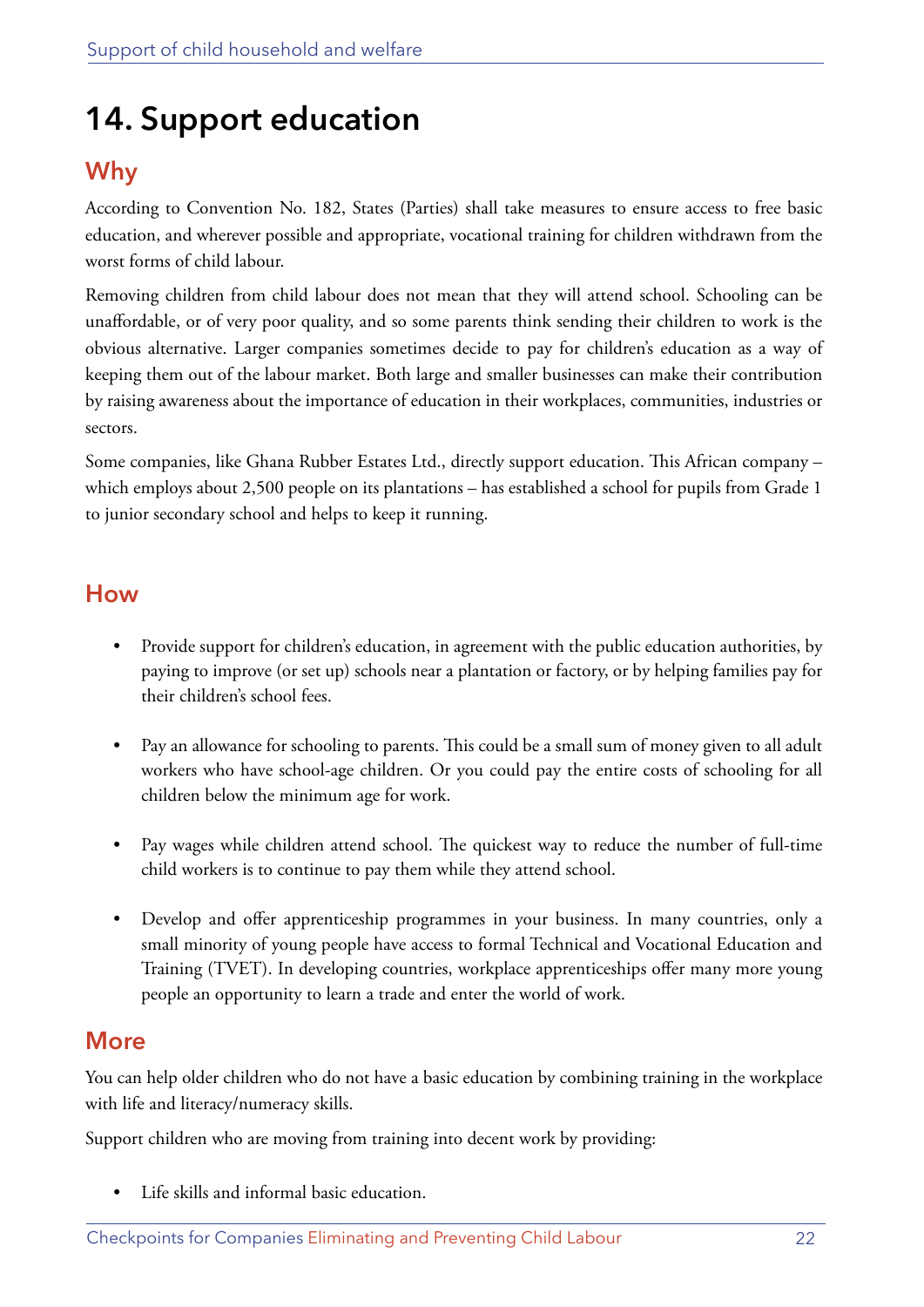- Vocational training, including: centre-based vocational training in urban areas; communitybased mobile and outreach training, vocational training in rural areas; and formal and informal apprenticeships. Formal apprenticeships usually take place in large companies in the formal sector, and informal apprenticeships are mostly found in micro and small companies in the informal economy).
- Entrepreneurship training.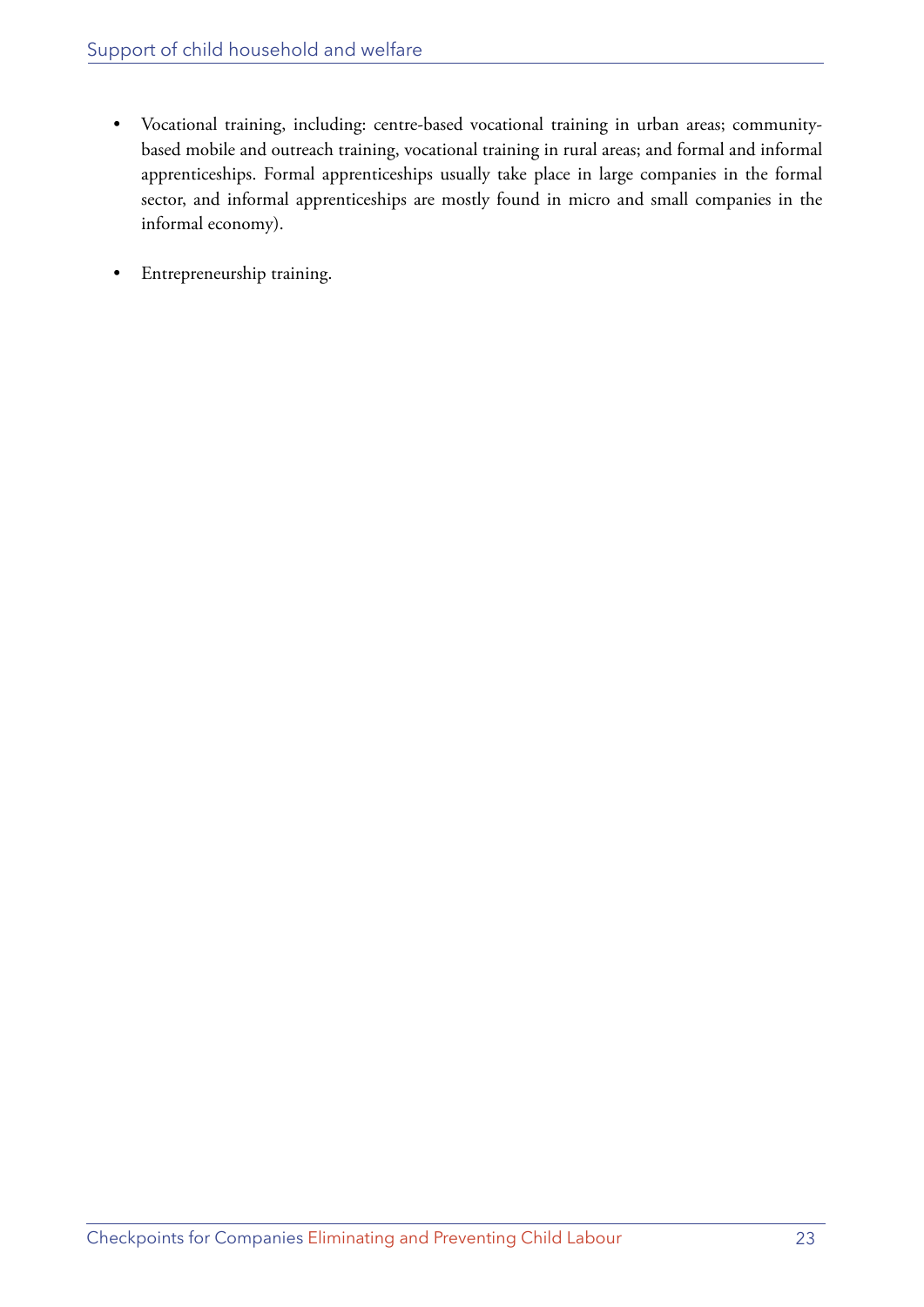## <span id="page-27-0"></span>**Elimination of the need for child labour**

## **15. Adapt your business to a child labour-free reality**

### **Why**

The elimination of child labour, in most cases, will not affect the ability of your business to operate and earn a profit. Evidence suggests that the majority of businesses, particularly larger companies, will continue to operate and be profitable after eliminating child labour.

International buyers note that obeying child labour laws does not damage a supplier's bottom line. Suppliers that hire children are usually not well-managed. The two problems – child labour and poor management – tend to occur together. Therefore, savings can usually be found in other areas of the business, (e.g. through better organization). This can offset increases in the cost of wages when older workers replace children.

### **How**

- Mechanize operations. Smaller businesses may rely on savings made from paying low wages to children. Investing in mechanization, especially in smaller tasks, will remove the need for child labour and can increase production efficiency.
- Improve production layout. Every company can analyse the work carried out by children and consider whether these tasks can be removed by improving/adapting the layout of the workplace or by adding to machinery.
- Look at the difference in wages paid to children below and above the legal working age. The costs of eliminating child labour are often misunderstood. There may be little difference between paying a 14-year-old and paying a 16-year-old. With regards to hazardous work, the wages of a 17-year-old and a 19-year-old may be very similar. Slightly older workers are also likely to be more productive.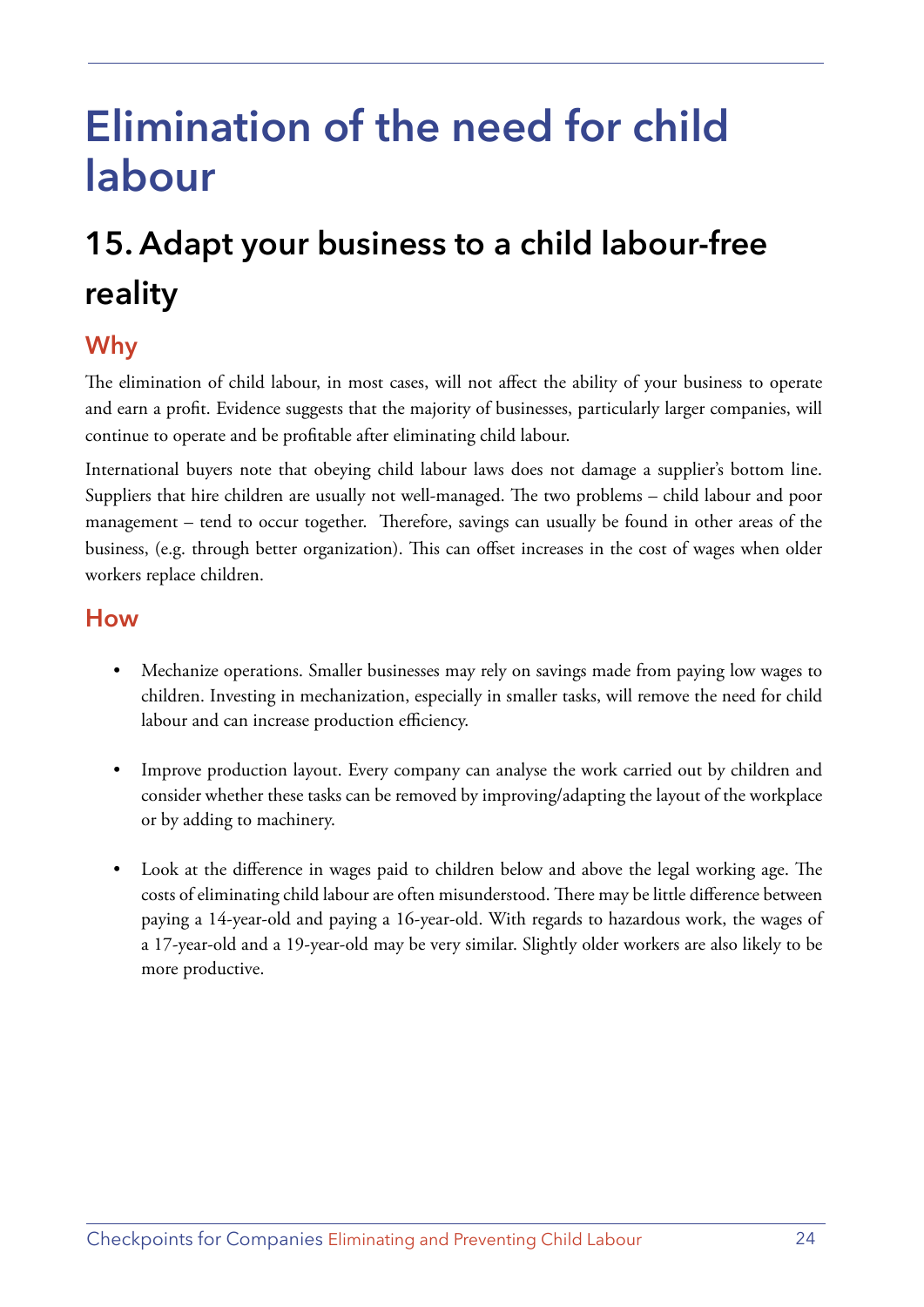## <span id="page-28-0"></span>**16. Let your suppliers know your requirements**

### **Why**

Contracts help businesses make unbiased decisions. Breaking the terms of a contract regarding child labour can result in some buyers ending relationships with suppliers. However, most prefer to have a practical and positive discussion to improve the situation and ensure the children are protected.

If the contract is verbal, the terms need to be explained clearly and repeated at future meetings, e.g. when a mid-chain buyer purchases from a home-based producer, and where literacy is a problem.

Telling your suppliers that eliminating child labour is important for your business can help you respond to international and domestic buyers who are checking on the use of child labour in production.

In India, for example, carpet firm Obeetee Ltd. raised the income paid to weavers at the same time it demanded they did not employ children. To complement this action, the company launched an awareness campaign in the villages where the carpets were woven; and, among other measures, made loom owners provide written assurances declaring they would not employ children under 15 years old.

### **How**

There are six main points you should inform your suppliers of:

- 1. National legal minimum age of employment or work and national list of hazardous work.
- 2. Your standards as the buyer, if they are higher than the national legal standards.
- 3. Reasons why suppliers must meet your standards that are higher than those required by national law.
- 4. The agreed period of change and the steps the supplier must take to remove child labour.
- 5. Your monitoring procedures.
- 6. The consequences of breaching the conditions, including the possible termination of the contract.

### **More**

A company may adopt a code of labour practice that reflects its business principles. The following is the example from Samsung Electronics Code of Conduct.

*Protection of Minor Workers. Samsung Electronics adopts a zero-tolerance policy for child labour and suspends transaction with suppliers in the case of violations. When hiring new workers, suppliers are required to comply with the procedure involving age verification, ID card check, and face-to-face ID checks. When hiring minors, suppliers are required to abide by local laws and regulations including prohibition of hazardous work.*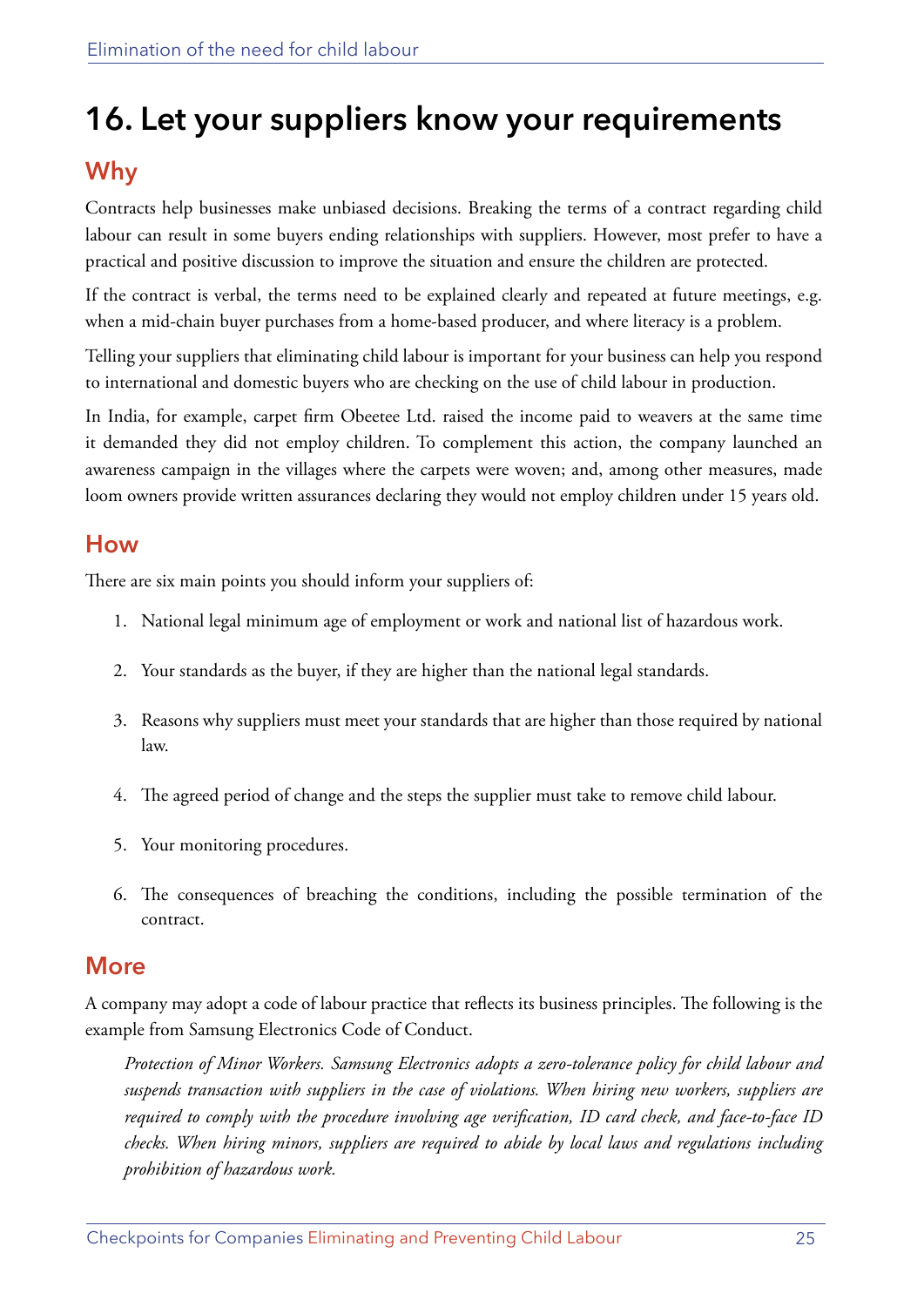## <span id="page-29-0"></span>**17. Ensure your new suppliers do not use child labour**

### **Why**

Preventing child labour does not only mean that children will not be used in the parent company or even by its immediate suppliers. A company at the top of the supply chain must also make sure that all supply channels are free from child labour. Without a fully developed labour relations system, it is both difficult and costly to make sure that suppliers are meeting child labour standards. This is particularly true when a high number of suppliers are involved (e.g. in the garment and agriculture sectors) and when the supply chain is long.

### **How**

- For existing suppliers: make them aware of your requirements.
- For new suppliers: check their processes and working conditions before entering into a business partnership.
- Write the conditions in the contract.
- Explore alternatives to piece-rate payment systems which often encourage child labour.
- Share your company policy on child labour with others, including those in your supply chain.
- Monitor your suppliers to ensure compliance.
- Work with suppliers to improve conditions/support to remove children.
- Provide credible warnings that you are serious about child labour.
- As a last resort, drop suppliers who fail to comply.
- Shift production to your company's home base.

### **More**

A global retailer that manufactures goods in different countries has been criticized recently after reports found poor working conditions and alleged exploitation of children in its supply chain. It has since dropped several suppliers and adopted a code of labour practice in which the retailer commits to:

• inspect every one of its suppliers against its code of labour practice to make sure all workers are of legal working age;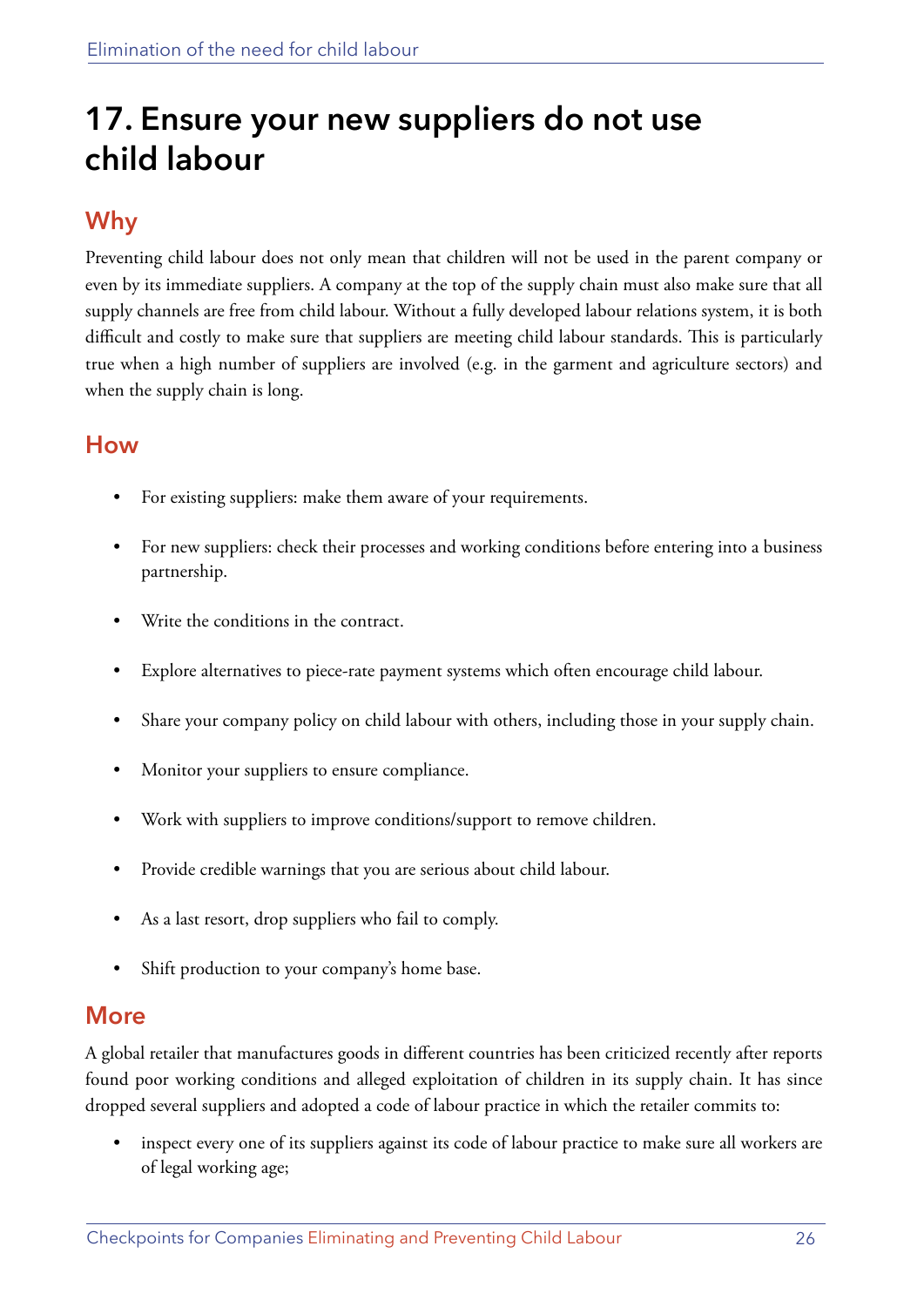- raise awareness and promote children's rights by working with suppliers, workers and communities to ensure that the benefits of children's education are understood;
- work with international organizations and local partners to understand and identify risks in the supply chain and also help build programmes to remove child labour.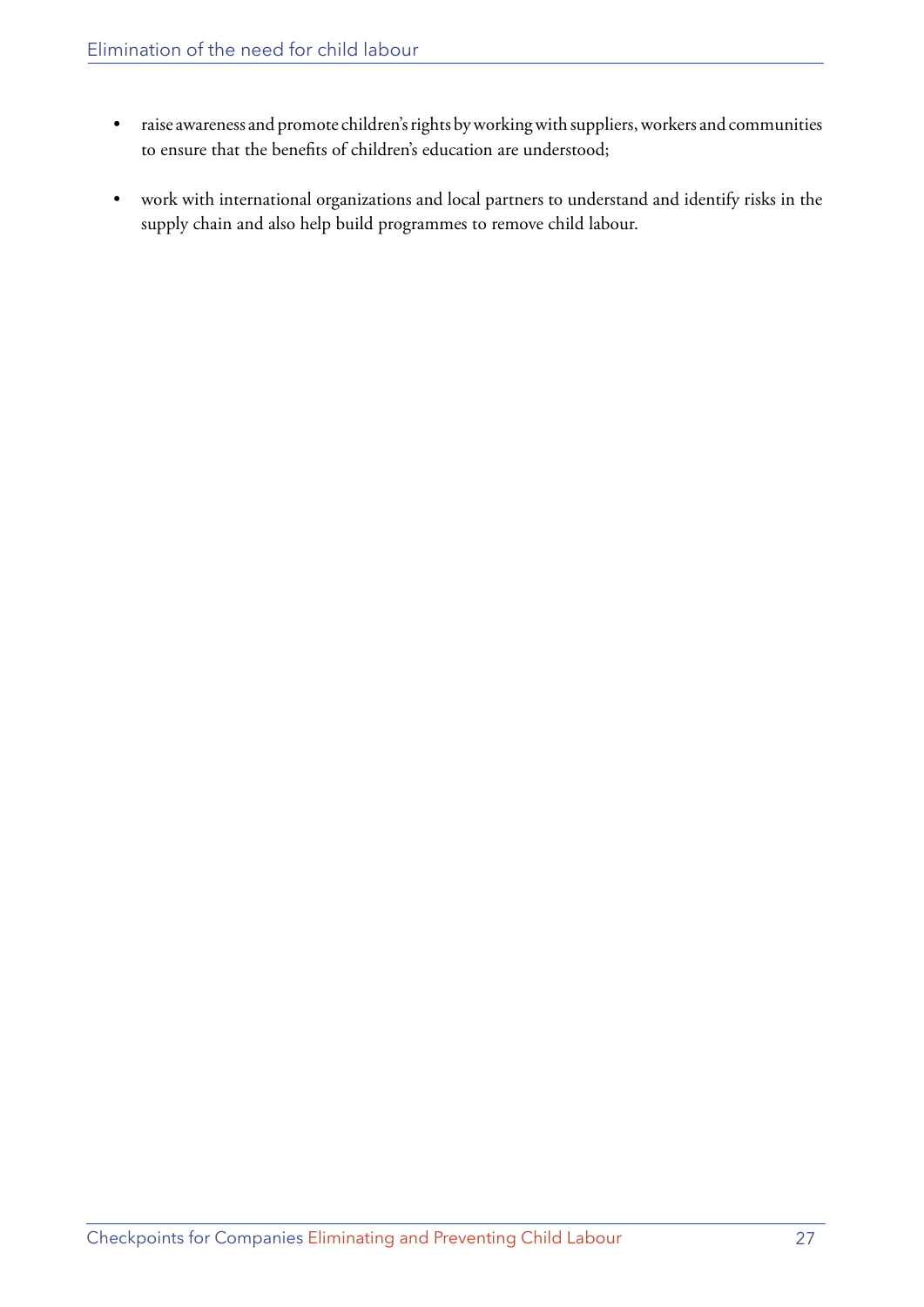## <span id="page-31-0"></span>**Monitoring**

# **18. Establish one or more monitoring systems**

### **Why**

It is important for companies to be sure they are not using child labour and to meet the expectations of consumers, governments, workers and society. To do this, they sometimes use social auditing.

Some companies use internal or first-party social audits to check if business units are following company policy on child labour. Another approach might be to monitor suppliers; this is known as buyer or second-party monitoring. Although used by both international buyers and domestic producers, secondparty monitoring can be difficult when there are many sub-producers involved in production. A company can employ an external organization to monitor its worksites or, more commonly, those of its suppliers.

It may be difficult to trust this external audit assessment because it has been paid for by the company. Monitoring child labour means doing reliable and regular checks on workplaces. It is rarely possible to employ someone to do this full time for you. However, your managers and workers are present every day and can report any use of child labour. They can do this via trade unions if available, and through the use of collective bargaining agreements.

#### **How**

- Internal auditing: a system in which the company inspects itself. Also known as first-party auditing, it is the easiest to manage but may lack credibility.
- Buyer auditing: a process in which a buyer inspects its suppliers (also known as second-party auditing). It is used both by international buyers to check on their producers and by domestic producers who subcontract to other companies.
- External auditing: an external organization inspects your company's worksites or, more commonly, those of your suppliers. Their audits will be more trustworthy if this organization has a good reputation and has received full training on child labour.
- Monitoring led by trade unions and managers: a system where people in the workplace keep a daily watch on the situation, effectively preventing child labour from happening and identifying any cases that do occur.